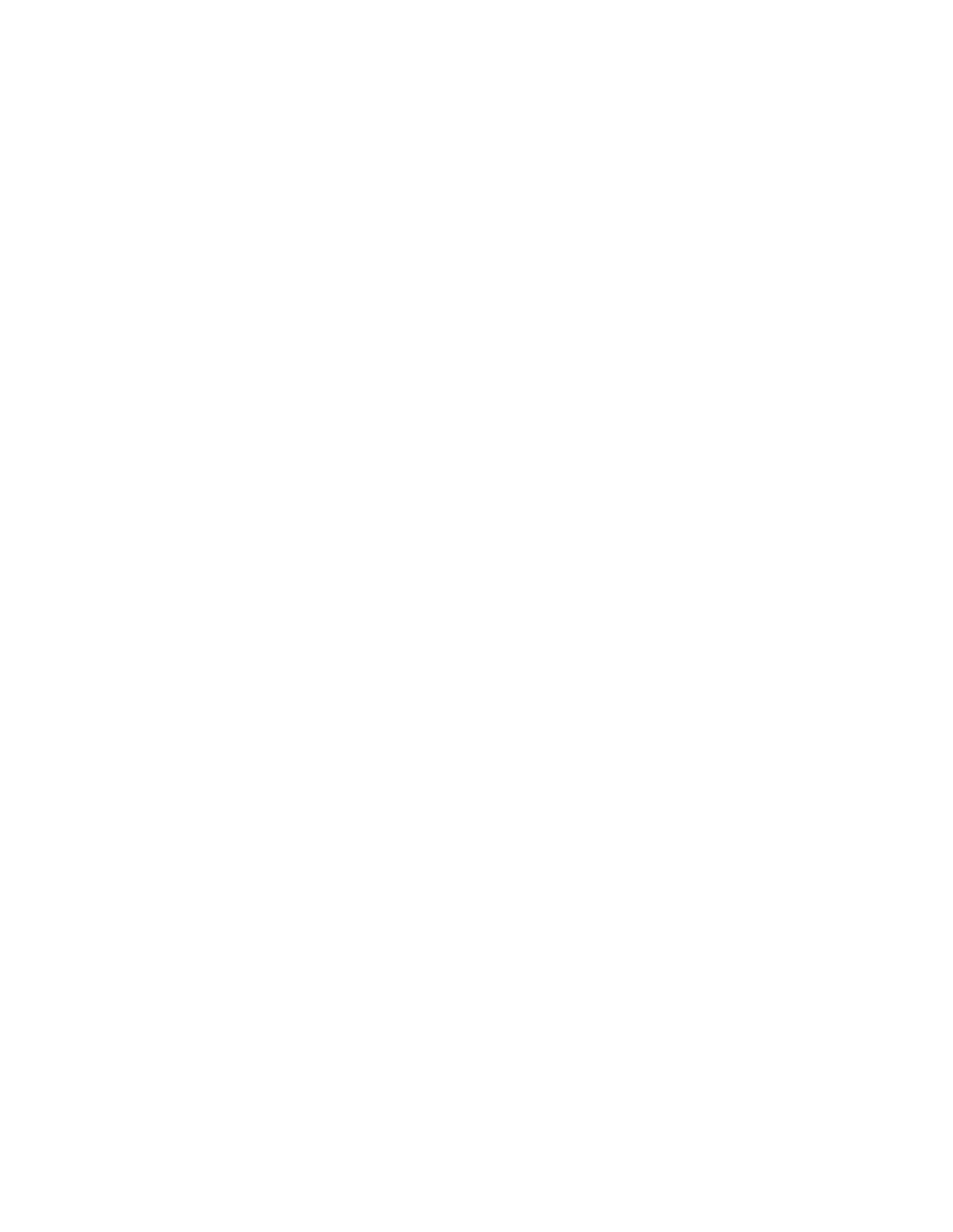# **INTROVERTED AND EXTROVERTED INNOVATORS, INFORMATION VALUE AND THE GEOGRAPHY OF INNOVATION**

**Richard SHEARMUR**

Institut national de la recherche scientifique Centre - Urbanisation Culture Société Montreal

October 2013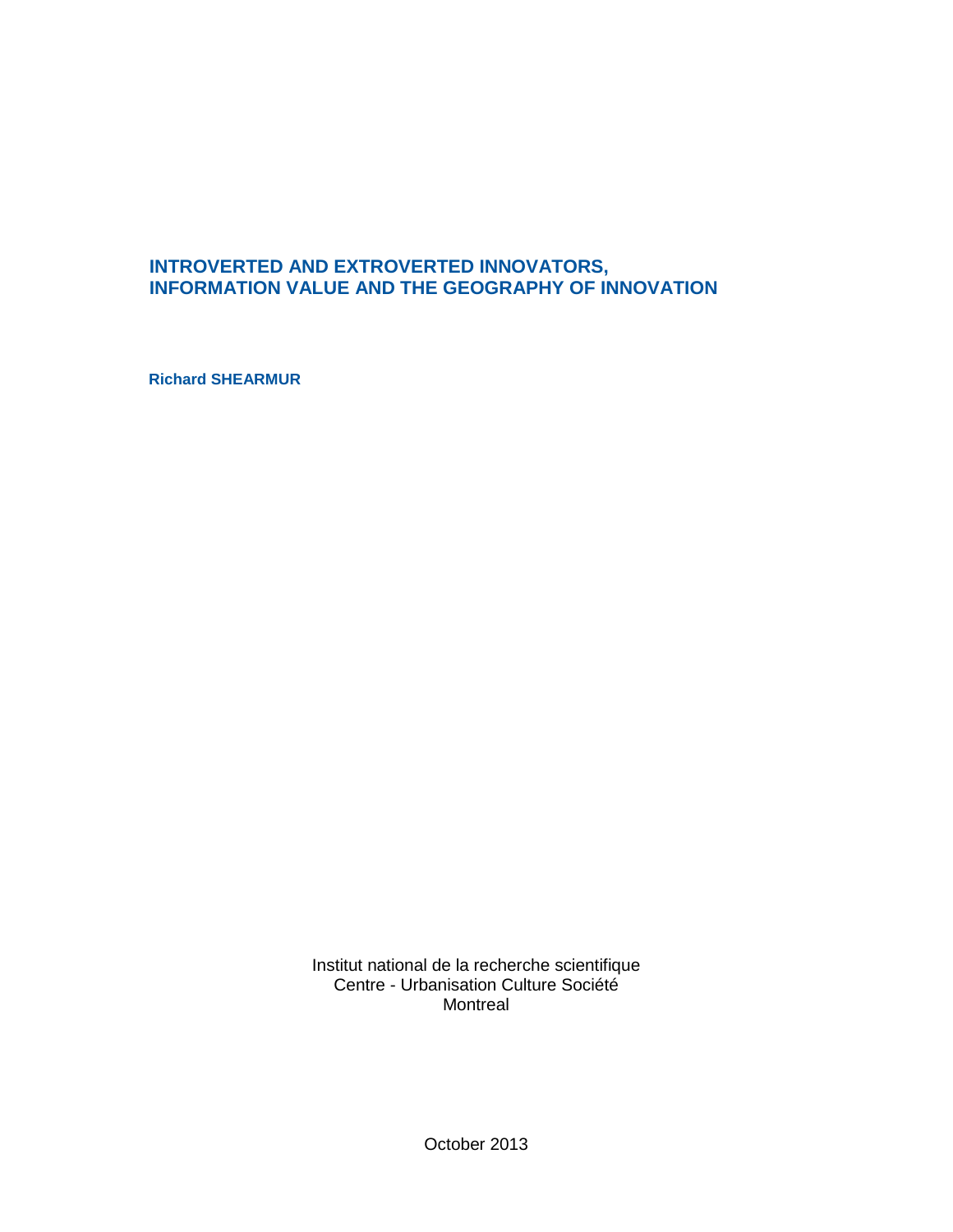**Richard Shearmur** McGill School of Urban Planning [richard.shearmur@mcgill.ca](mailto:richard.shearmur@mcgill.ca)

Centre - Urbanisation Culture Société Institut national de la recherche scientifique 385, Sherbrooke Street East Montreal (Quebec) H2X 1E3

Phone : (514) 499-4000 Fax : (514) 499-4065

[www.ucs.inrs.ca](http://www.ucs.inrs.ca/)

*This document can be downloaded without cost at:* [www.ucs.inrs.ca/sites/default/files/centre\\_ucs/pdf/Inedit03-13.pdf](http://www.ucs.inrs.ca/sites/default/files/centre_ucs/pdf/Inedit03-13.pdf)

© All rights reserved to the author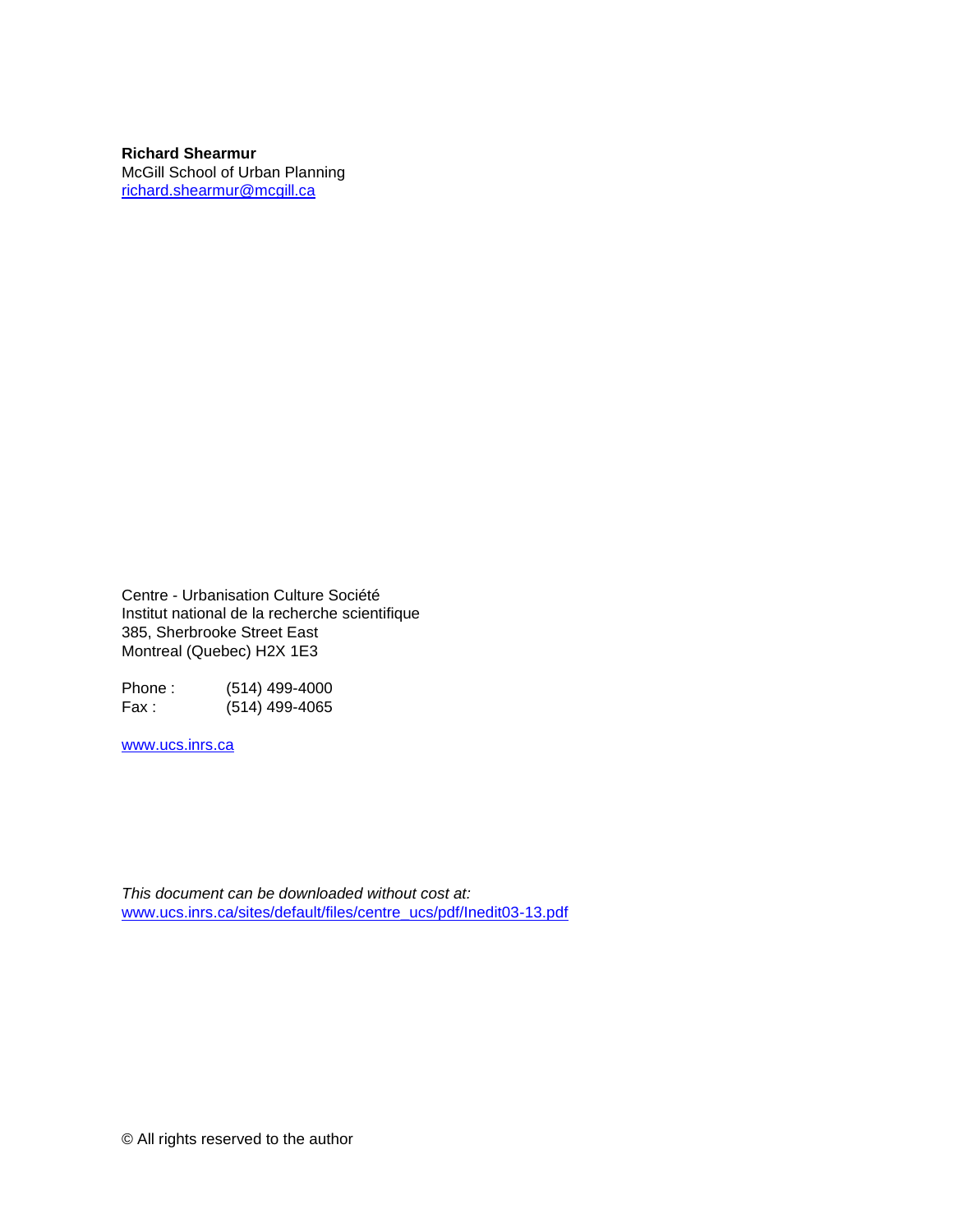#### **Abstract**

This paper briefly summarises what we know about the geography of innovation, and overviews some recent developments in the field. It then focuses on a recurrent premise, i.e. that firms innovate in an open fashion and that a key determinant of innovation is ease of access to information – itself supported by various types of proximity. One aspect of information transmission that has rarely been emphasised is the way in which the value of information to innovators changes over time and space. If the value of information changes in this way then it follows that innovators will factor it into their location decisions, and/or that particular places will generate innovations that rely on information of value that is relatively more abundant there. Introverted innovators – less reliant on fast decaying information and more reliant on localised information and on internal capacities - are able to operate in relative isolation, whereas extroverted innovators will tend to be found in clusters and cities. This paper sketches a conceptual framework in support of these ideas.

#### **Key Words:**

Introverted innovators; information value; isolated regions; geography of innovation

#### **Résumé**

Cet article résume rapidement ce que nous connaissons au sujet de la géographie de l'innovation, et survol quelques avancées récentes dans le domaine. Il se penche ensuite sur une idée récurrente, que les entreprises innovent de façon ouverte et qu'un déterminant de leur innovation est la facilité d'accès à l'information. Un aspect de la transmission d'informations qui a rarement été souligné est la manière dont sa valeur (pour l'innovateur) varie avec le temps et l'espace. Si la valeur de l'information change selon où on est ou selon quand elle est reçue, il en découle que certains innovateurs incorporeront cette donne à leurs décisions de localisation, et que les localités différentes produiront des innovateurs qui se servent d'informations de valeur qu'on y trouve. Les innovateurs introvertis – moins dépendants d'informations dont la valeur s'amenuise avec le temps, et plus dépendants d'informations localisées ou internes à l'entreprise – peuvent opérer de façon relativement isolée. Par contre, les innovateurs extravertis se retrouveront au sein de villes ou de clusters. Cet article dresse un cadre conceptuel qui étaye ces idées.

#### **Mots clés :**

Innovateurs introvertis; innovateurs extravertis; régions isolées; géographie de l'innovation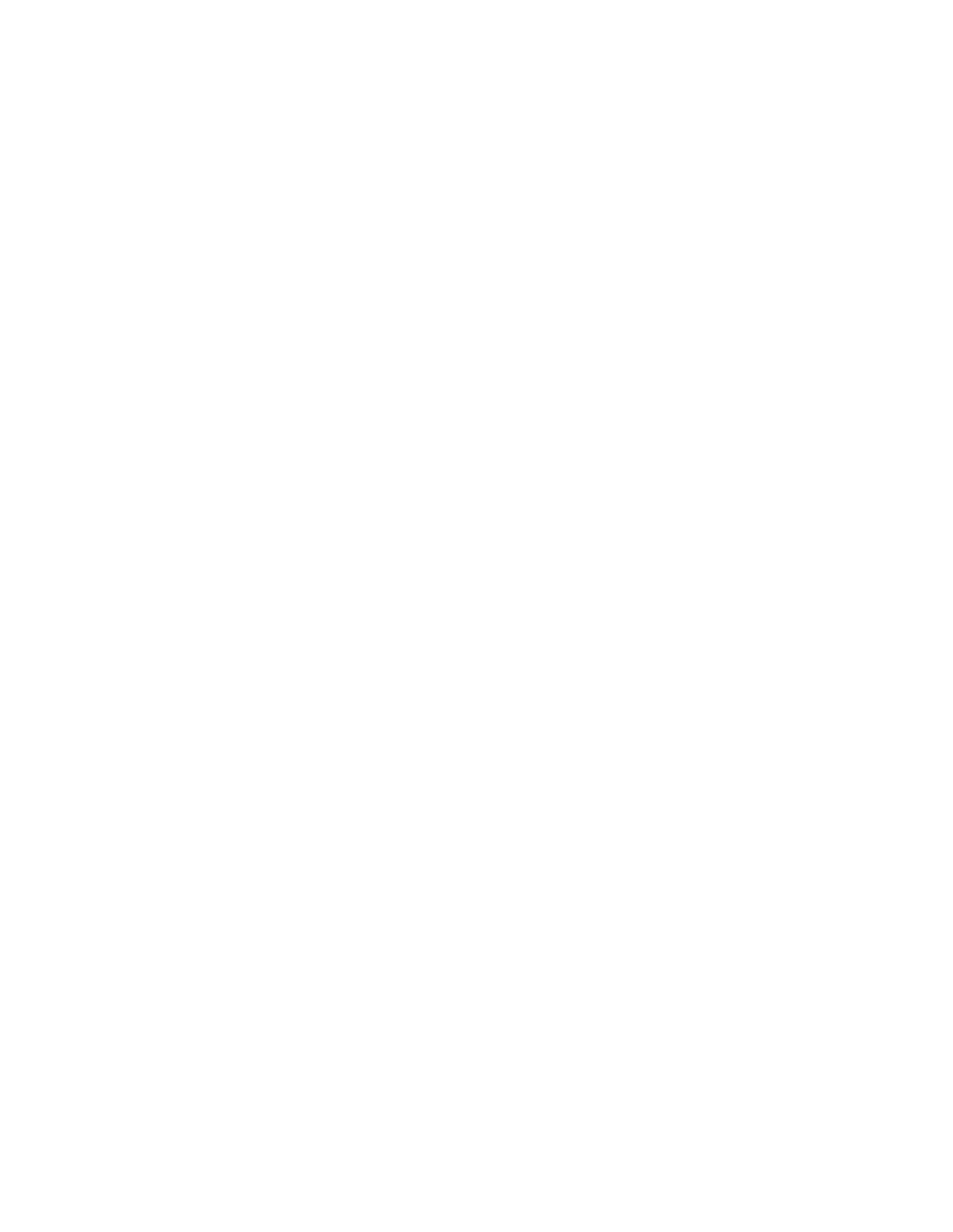# **INTRODUCTION**

 $\overline{a}$ 

Much has been written about the geography of innovation. A starting point for this literature is that establishments innovate in an open fashion (Chesborough, 2003) and that proximity between  $actors - a proximity that enables information exchange and collaboration - is key (Boschma,$ 2005; Carrincazeaux & Coris, 2011). By extension, the geography of innovation has often been interpreted as the geography of proximities that enable information and knowledge exchange: these proximities can be geographic, but can also be social, organisational or cultural, and they can also be temporary (Torre and Rallet, 2005; Cooke & Asheim, 2011). The geography of innovation becomes the geography of the networks that support these proximities, and there is a growing body of work that focuses upon the ways in which internet (Moriset & Malecki, 2009), travel (Bathelt, 2011) or intra-organisational international networks (Glucker, 2011) enable nongeographic proximities to contribute to information exchange and innovation. A general conclusion that is drawn from this type of work is that innovation occurs in clusters, often in urban areas (Crevoisier & Camagni, 2000; Wolfe, 2009) since these places are transport and communication nodes, thereby facilitating non-geographic proximities (Castells, 1996; Bathelt et al, 2004), and since they also generate internal dynamics of knowledge exchange (Lucas, 1988), chance encounters (Jacobs, 1969) and specialised knowledge spillovers (Porter, 2003).

In parallel to this, however, is research that points to innovation in places that are not particularly well connected (Knox & Mayer, 2009; Fitzjar & Rodriguez-Pose, 2011; Petrov, 2011; Cooke, 2011; MacPherson, 2008; Shearmur, 2012). Explanations for this are varied: these more isolated places may replace buzz and geographic proximity by various types of social proximity, may rely on local knowledge that is difficult to communicate, may be closely connected with local resources or may innovate in certain areas (environmental sustainability, for instances) overlooked by large-city protagonists. In any case, these examples seem to stand as anomalies when set against the ideas and processes that focus upon clusters, urban areas, connectivity and buzz as facilitators of information exchange, and hence innovation.

In this paper I consider some of the reasons why firm-level innovation may be feasible in remote locations and for firms that are not highly connected to networks, or to buzzing milieus where ideas are bounced around. In particular I focus upon the various types of information and knowledge<sup>1</sup> that a firm may require. To do this I focus not on whether information is generated

 $1$  The distinction between information and knowledge is an important one, but is not clear-cut (Cowan et al, 2000). Knowledge has a synthetic quality, is produced from information, and is applied to something or has a purpose: it can be argued that knowledge is the state of a person who has acquired and synthesised information with an end in view (Cowan et al, 2000). Once knowledge has been produced by particular actors and for a particular end it can become information for others. The terms are used interchangeably since the distinction does not appear relevant to the question of value, which can apply to both information and knowledge. This does *not* imply that knowledge and information are equivalent, only that the questions of transmission and variation in value broached in this paper apply to both information and to knowledge.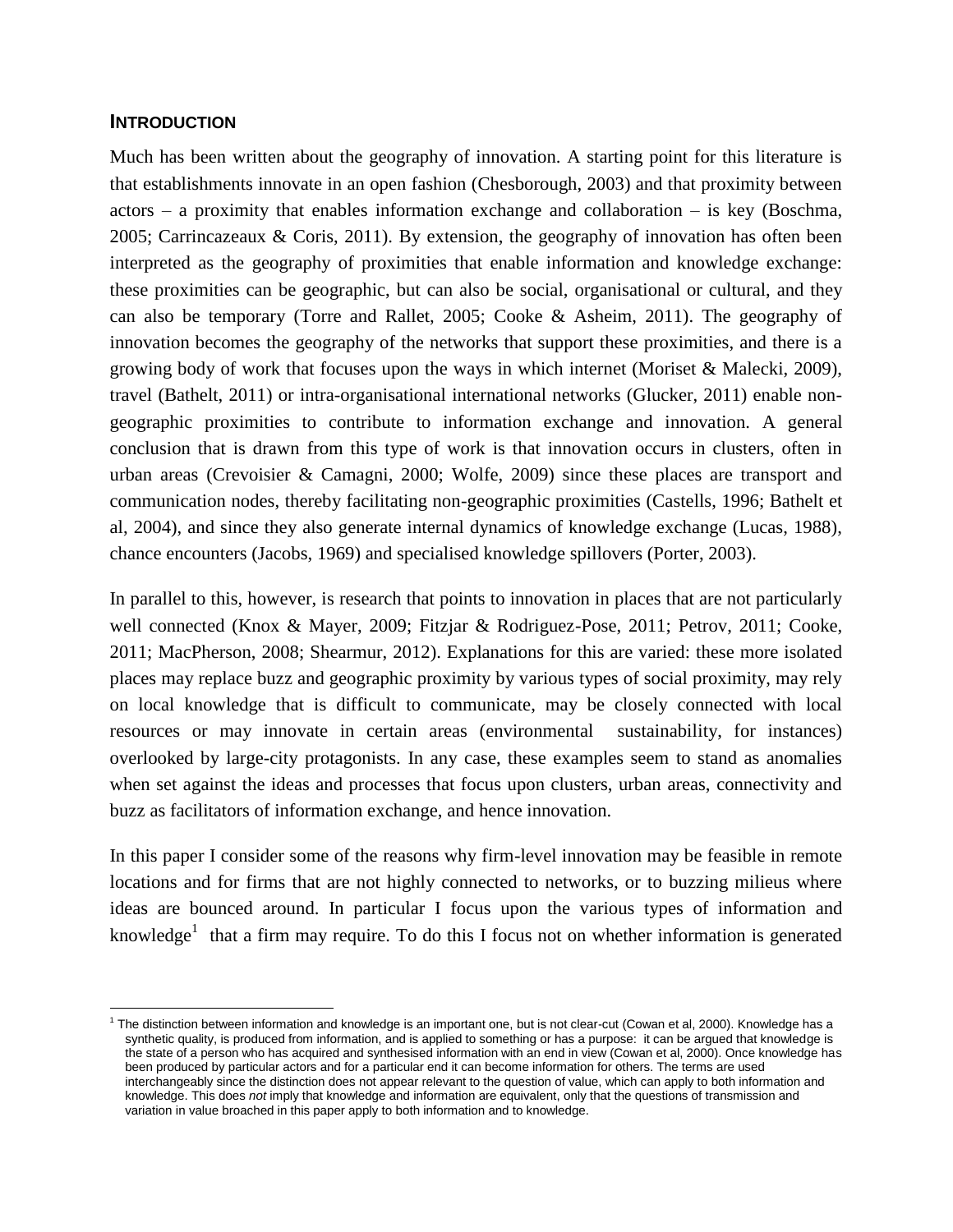8

in particular places or on whether it can be transmitted, but on whether the *value* of this information to potential innovators varies over time and space.

The paper is structured as follows. In the two following sections I briefly review the literature on the geography of innovation, then consider the innovation process itself, drawing a distinction between the initial stage of entrepreneurial innovation (that leads up to a new product or process being successfully introduced), and the subsequent stage of innovation refinement (marketing and firm expansion). The third section examines the role of a firm's internal capacities: following Malecki & Poehling (1999) I distinguish two types of innovator, introverted ones (relying more on internal capacities – and therefore able to operate away from clusters and cities) and extroverted ones. Building on these ideas, the fourth section introduces the notion that the value of information decays over time, but that some types of information (particularly market oriented information) decay faster than others (such as technical information): introverted innovators relying on slow-decaying information are able to operate in more isolated locations than extroverted ones reacting to market signals. In the fifth section the distance-decay of information value is discussed: this is different from time decay in that I identify a category of information that is tied to place – not because it cannot be transmitted but because it has value in particular locations and none in others. Innovations exploiting place-specific information – usually combined with more generic technical or market information - will only occur in specific places. In conclusion I discuss how these ideas are not only compatible with the existence and growth of clusters and innovative cities, but how they are also commensurate with empirical results emphasising the relevance of external contacts to innovation. The particular contribution of the paper is to sketch out a framework – based upon the idea that the value of information varies over time and space and that there are two stages to the development of an innovation - for understanding how innovation can occur in isolated places (and in relatively isolated firms) whilst also accounting for the existence of clusters and of dynamic innovation processes in cities.

## **THE GEOGRAPHY OF INNOVATION**

Where does innovation take place? If one focusses on the intra-national scale, as opposed to the global one (Malecki, 2013), research that addresses this question can be divided into two broad categories. The first category focusses upon the link between innovation processes and territory. A variety of ideas have been put forward – local milieu (Maillat, 1992), learning regions (Florida, 1995; Asheim, 2012), clusters (Porter, 2003), regional innovation systems (Cooke et al, 2004; Asheim & Isaksen, 2002). Although these all point to different processes, and emphasise different actors, they have in common that they stress the importance of local dynamics to the innovation process (Moulaert & Sekia, 2003). Certain localities - by virtue of their capacity to gather and use information, of their ability to interact with outside agents, of their institutional framework, of the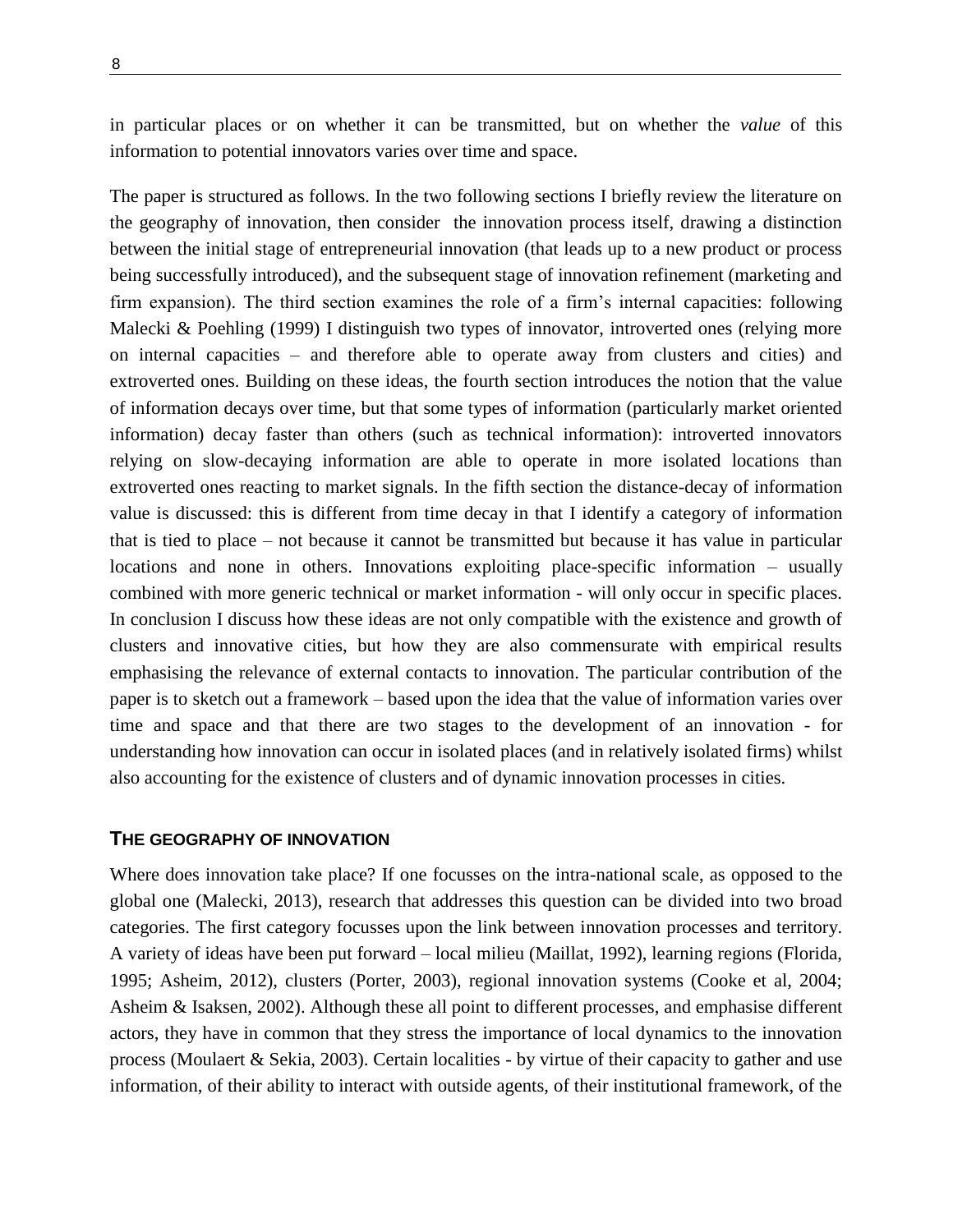local industrial culture and traditions of collaboration and competition between establishments – generate conditions propitious to innovation. These conditions all relate to the rapid acquisition of wide varieties of information and to their effective use. For the purpose of this paper, an important implication of these approaches is that establishments which are isolated from such localities will be less able to innovate. Although nothing in these approaches suggests that innovation can only occur in a particular type of region (Asheim & Isaksen, 2002; Cooke et al, 2004) many empirical examples of successful innovative milieu tend to be in proximity to larger urban areas (Silicon Valley, Route 128, Baden-Württemberg, M4 corridor – see Crevoisier & Camagni, 2000; Wolfe, 2009).

The second category encompasses work that states more explicitly that innovation takes place in creative urban areas (Florida, 2002), often in the larger metropolitan areas (Glaeser, 2011). Cultural industries, which both instigate and thrive upon innovation, develop in cities (Currid, 2007), high-technology industries tend to cluster in their vicinity (Spencer et al, 2010), and there is overwhelming evidence that patents and new products are more likely to be introduced in large urban locations (Audrestch & Feldman, 1996; Acs et al, 2002). Indeed, if innovation is defined as world-firsts, as the introduction of market-changing products, or as the birth of new industries, then evidence seems to point towards larger, well-connected cities as their source.

There are a number of reasons to question these views of innovation's geography. First, they tend to conflate the marketing, or world-wide launch, of a product with its first introduction. Notwithstanding the work just reviewed, evidence from innovation surveys suggests that innovation – i.e. an establishment introducing a new product or process – takes place in all types of location (Freel, 2003; Shearmur, 2012): such surveys are usually not well suited to distinguish between radical innovations and smaller-scale ones, but they do reveal that innovative activity is not restricted to large cities or to buzzing milieu. Furthermore, Huber (2012) recently presented a detailed case study of the Cambridge Information Technology Cluster – echoing Massey et al's (1992) study of twenty years earlier - questioning whether clustering enhances localized knowledge spillover and collaboration as often supposed. There are therefore reasons to doubt that innovation is as tightly associated with cities or clusters as sometimes thought – yet it is undeniable that clusters and cities exist and seem to gather concentrations of successful and fastgrowing firms.

This apparent contradiction can be resolved if one conceptualises innovation as a two stage process (Figure  $1$  – see next section), the first being the introduction of an innovation by an entrepreneur – which can be a low-key event, occurring anywhere – the second being the stage at which the innovation takes off and when labour, finance and marketing expertise are required. Even if clusters and cities do not enhance the initial low-key innovation, unless an innovator moves towards a city where these resources can be accessed (Malecki, 2011; Shearmur &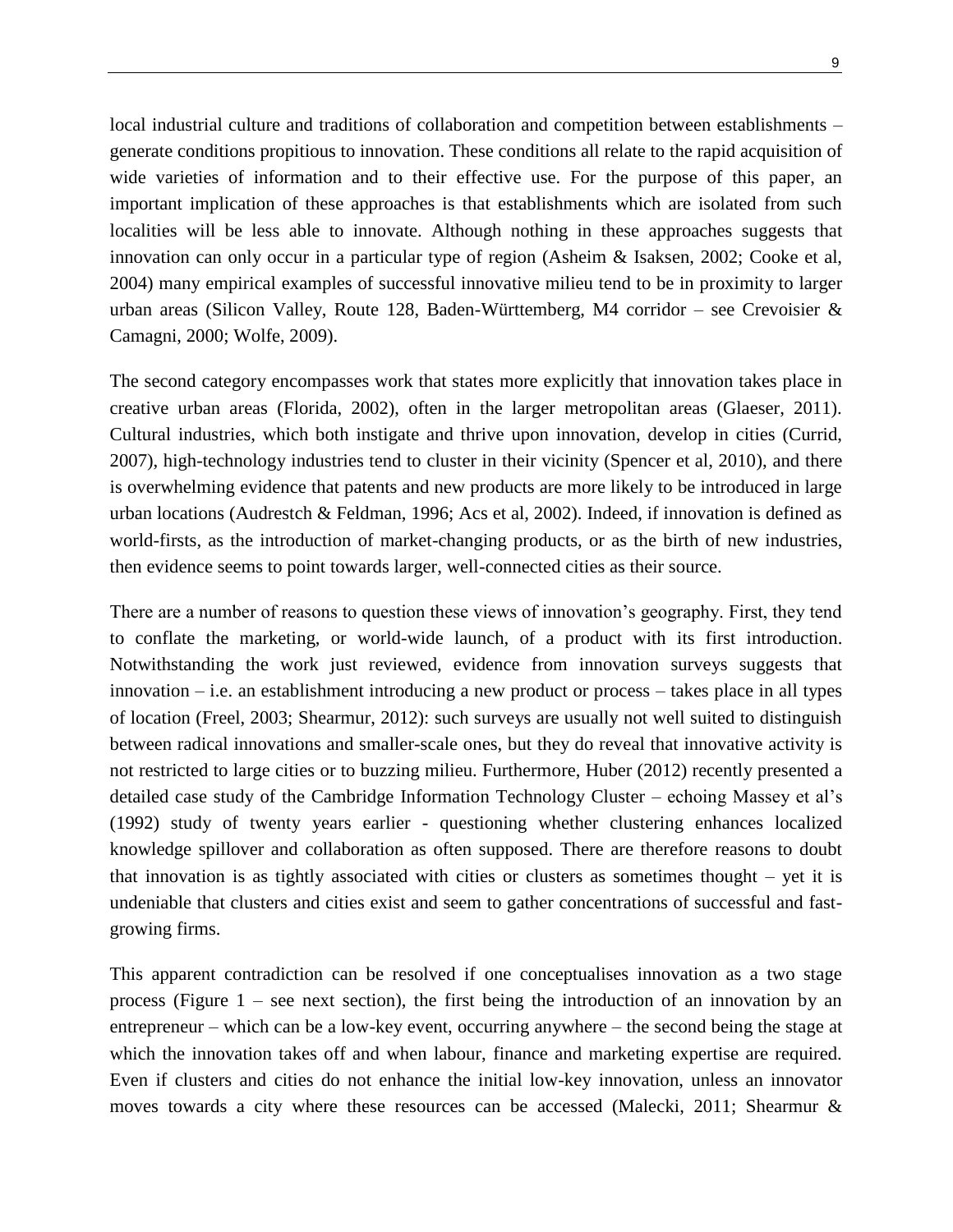$\overline{a}$ 

Bonnet,  $2011$ <sup>2</sup>, innovation will tend to remain parochial, only uncovered in some surveys and case studies. From this perspective cities are not necessarily the site of innovation (if by that we mean the introduction of a new product or process), but are places where innovations are developed and refined, providing material support (labour, suppliers, real-estate) for innovative firms to grow. As such cities play a key role in the economics of innovation, not necessarily in its initial stages (which can occur in a wide variety of locations), but in the refinement, marketing and growth stages (Figure 1, stages 1 and 2). The idea that knowledge and interaction requirements evolve during the course of the innovation process has been noted by Moodysson and Jonsson (2007) in their paper on bio-tech companies: 'The earliest exploration phases are typically characterized by a high degree of individual knowledge, while later phases of development often involve more collective knowledge'. This observation - focussing as it does on innovation in a cutting-edge research-based industry - nevertheless suggests a move from reliance on internal capacities towards more collaboration.

A second and related problem with the idea that cities<sup>3</sup> are key generators of innovation is that it often relies upon evidence from patent data (Breschi & Lissoni, 2001; Malecki, 2013): however, a patent is not an innovation, merely the registeration of a new idea. This registration *may* lead to an innovation (the elaboration of a new product usually), but may also serve to block competitors from using the idea, or may correspond to a marginal alteration of an existing patent (Heller, 2008; Jaffe & Lerner, 2007). There may also be an urban bias in patenting because many firms rely on secrecy rather than patents to protect their innovations (Fu, 2008; Cohen et al, 2000) – secrecy being more effective for isolated firms. Furthermore, smaller establishments, and those that operate in more traditional industries – two characteristics of firms in more remote areas – have a lower propensity to patent their innovations (Brower & Kleinknecht, 1999).

A third reason for re-evaluating the connection between cities and innovation is that even if it is conceded that radically new products emerge in cities, lower profile product, process, managerial, marketing and design innovations, all of which are more difficult to measure and to assess, occur in other types of place as well. Both McCann  $(2007)$  and Duranton & Puga  $(2001)$  make this point: whilst recognising that certain types of innovation indeed require the networking and information exchange possibilities of large cities, both argue that other types of innovation (those requiring less frequent interactions or those operating in more stable markets) do not require presence in the large cities.

 $^2$  An alternative process that can also occur if an innovative establishment outgrows its milieu is to seek collaborators outside, and/or to open subsidiaries in other places (Asheim & Isaksen, 2002). Very often the collaborators or subsidiary operation will be located close-to or in major cities, because they possess the material, scientific and labour inputs required for development and expansion. Malecki (2011), writing specifically about technology clusters, highlights the role of labour and access to capital – but in these clusters he argues that knowledge spillovers remain an important factor.

 $3$  Given the fact that most clusters are located in, or close to, cities, I will not always distinguish between clusters and cities: for the purposes of this paper they share the characteristic of density, and are usually assumed to be interaction-rich environments, Huber (2012) notwithstanding.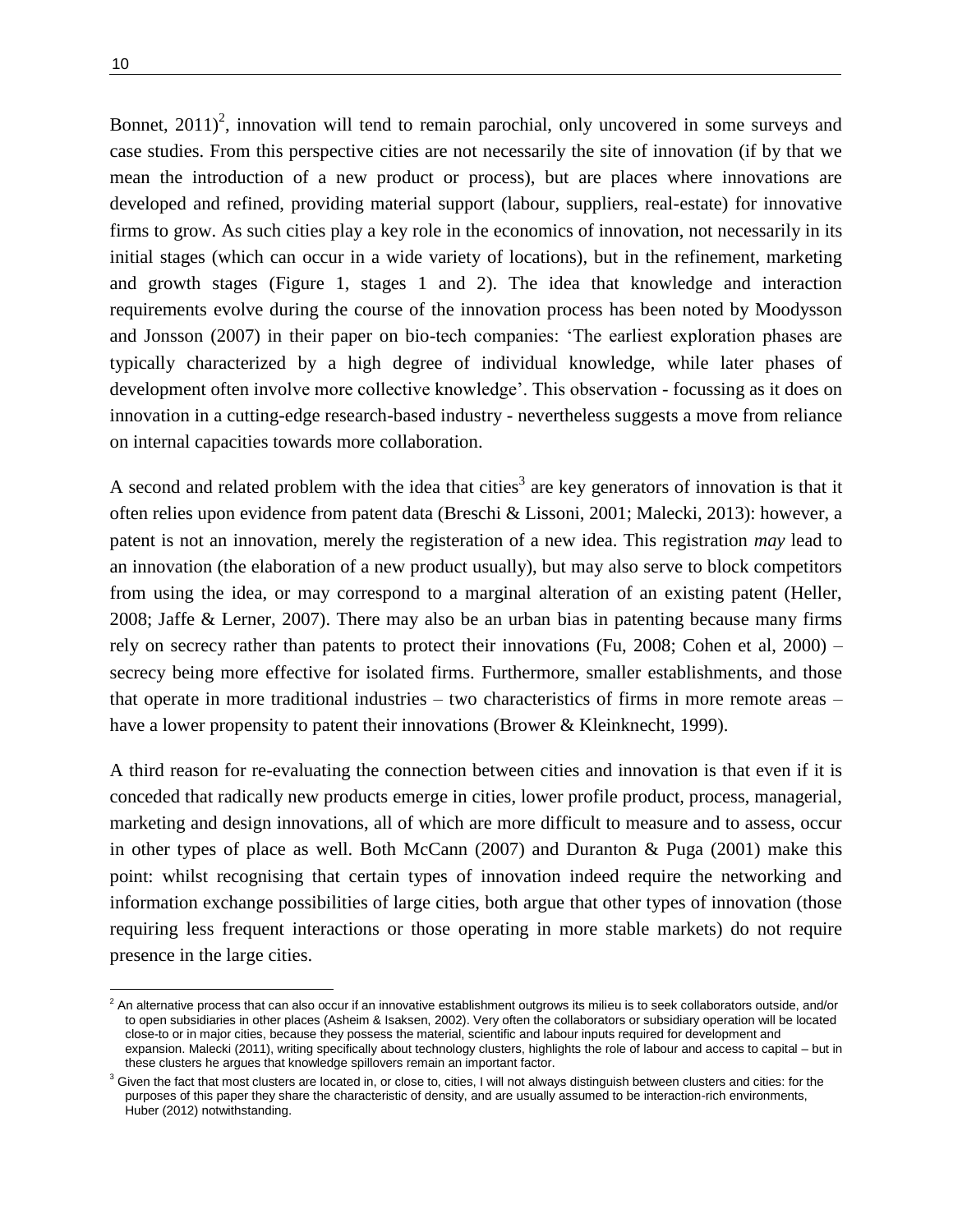The geography of innovation is therefore not straightforward, particularly if innovation is understood to extend beyond cutting-edge new technologies, high-risk emerging industries, and highly visible fashion and cultural artifacts. Cities and clusters certainly play an important role, in particular as nodes in global networks and as centres in which the resources for firm growth (labour, real-estate, finance, services) can be easily accessed (Malecki, 2013). However, this role is not clearly associated with the first stages of innovation (Figure 1, stage 1) – rather, it seems to be associated with certain types of innovation and with certain stages of the firm development process, those which are interaction-intensive.

As mentioned above, a smaller number of studies suggest that innovation is indeed possible for establishments located away from cities or other interaction-intensive locales. McCann (2007) has argued that some innovators require less frequent interactions with their interlocutors than others: the former can locate outside of cities or of interaction-intensive localities. Petrov (2011) reveals how innovation occurs in sparse and isolated regions of Canada. Shearmur & Doloreux (2009) – also working in Canada - show that high-order service innovation is not dependent upon the region in which establishments are located, and that in some cases isolation and poor local markets seem a spur to innovation rather than obstacles. Cooke (2011) shows that certain types of innovation are intimately bound with localised resources and culture – and can therefore only occur in certain places, irrespective of their connectivity.

In short, the geography of innovation may be more intriguing than suggested by the idea that, whatever else may spur it on, intensive interactions – often, but not necessarily, localised (Cooke & Asheim,  $2011$ ) – are a key factor. Some researchers are now opening up the possibility that (relative) isolation may not always be detrimental to innovation – at least not to all types of innovation. The rest of this paper will focus upon two factors – internal capacities and the value of information – and provides some elements for understanding the conditions under which innovation can take place in (relative) isolation.

These elements are complementary to existing understandings of the geography of innovation in the sense that they do not undermine what has been done on the way local knowledge bases, social proximities, interactions and networking can foster information exchange and innovation. Rather, the ideas presented below aim at understanding how innovation can occur far from the madding crowd – at the periphery of networks and proximities – and at outlining some mechanisms that may explain how innovation *does* occur there.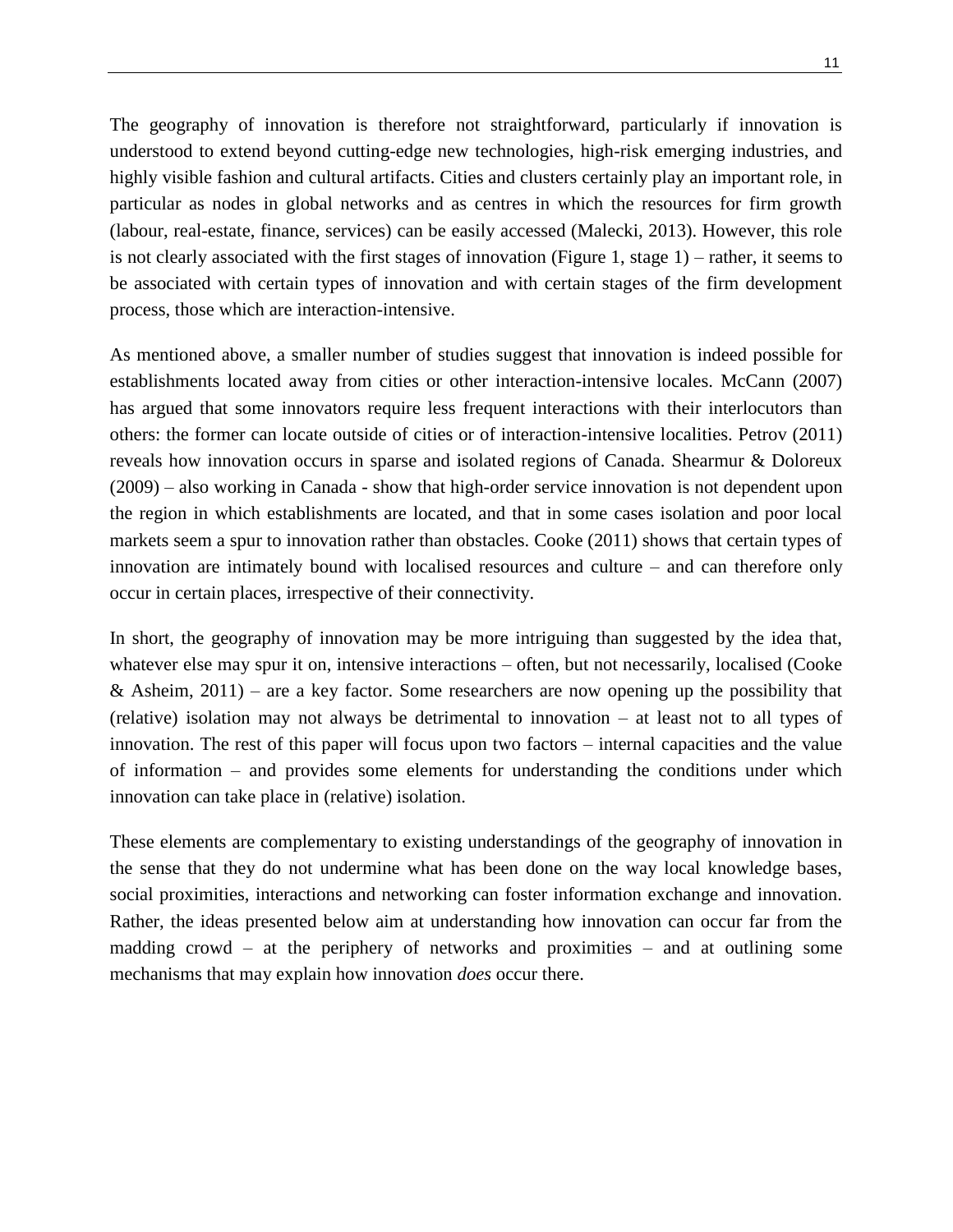#### **INNOVATION AND INFORMATION**

Before proceeding further it is necessary to state what type of innovation is being discussed: it is establishment-level innovation, the introduction by an establishment, firm or entrepreneur of a new product, process, service or organizational procedure (whether management, marketing, logistics or other). This definition of innovation follows that of the Oslo Manual (OECD, 2005), and is therefore similar to the concept that underpins most innovation surveys. Furthermore, it mirrors Schumpeter's (1936) definition.

Broadly speaking it is accepted in the geographic literature that innovation is an open process (Chesborough, 2003): innovation does not occur within the confines of establishments. Rather, it occurs when an establishment's employees are confronted with information derived from external actors – be they competitors, clients, people met whilst travelling or people met by chance (Malecki, 2013). These confrontations lead to the generation of new ideas, which are then implemented – and which themselves become informational inputs to other establishments. This characterisation of innovation takes into account the establishments' internal capacities (Lichtenthaler & Lichtenthaler, 2009), its interaction with the outside environment (Amara & Landry, 2005), and the way in which they combine to generate innovation (Malecki, 1997), is outlined in Figure 1 (stage 1).

Given this process of innovation, it is then argued – as discussed above - that establishments in cities or clusters, those that are most highly networked, or those that enjoy other types of proximity, will be those most likely to innovate since they benefit from the highest volume and variety of external stimuli (Glaeser, 2011; Jacobs, 1969; Carrincazeaux & Coris, 2011)<sup>4</sup>. Likewise, certain types of local institution are more conducive to openness and information exchange than others (Cooke et al, 2004; Fontan et al, 2005), and it is localities with such institutions – even if they are not always urban – that will house more innovative establishments.

A number of elements of the open innovation paradigm are elided in this geographic narrative. First, whilst much emphasis is placed in the geographic literature upon the ways establishments interact with outside agents, little attention is paid to the establishment's internal capacities. These are of course recognised as an innovation factor, but are considered to be of little relevance to the *geography* of innovation since they are endogenous to the establishment: just as an individual's human capital is an attribute of the person, so an establishment's internal capacities characterise the establishment. However, an establishment's internal capacities may be connected

 $\overline{a}$ 

<sup>&</sup>lt;sup>4</sup> This paper focusses on the geography of innovation: geographically, high-interaction environments are cities and clusters, and lowinteraction environments are rural or isolated. However, the ideas are also applicable to other types of isolation – such as social isolation or location on the periphery of networks – which limit the volume of interactions.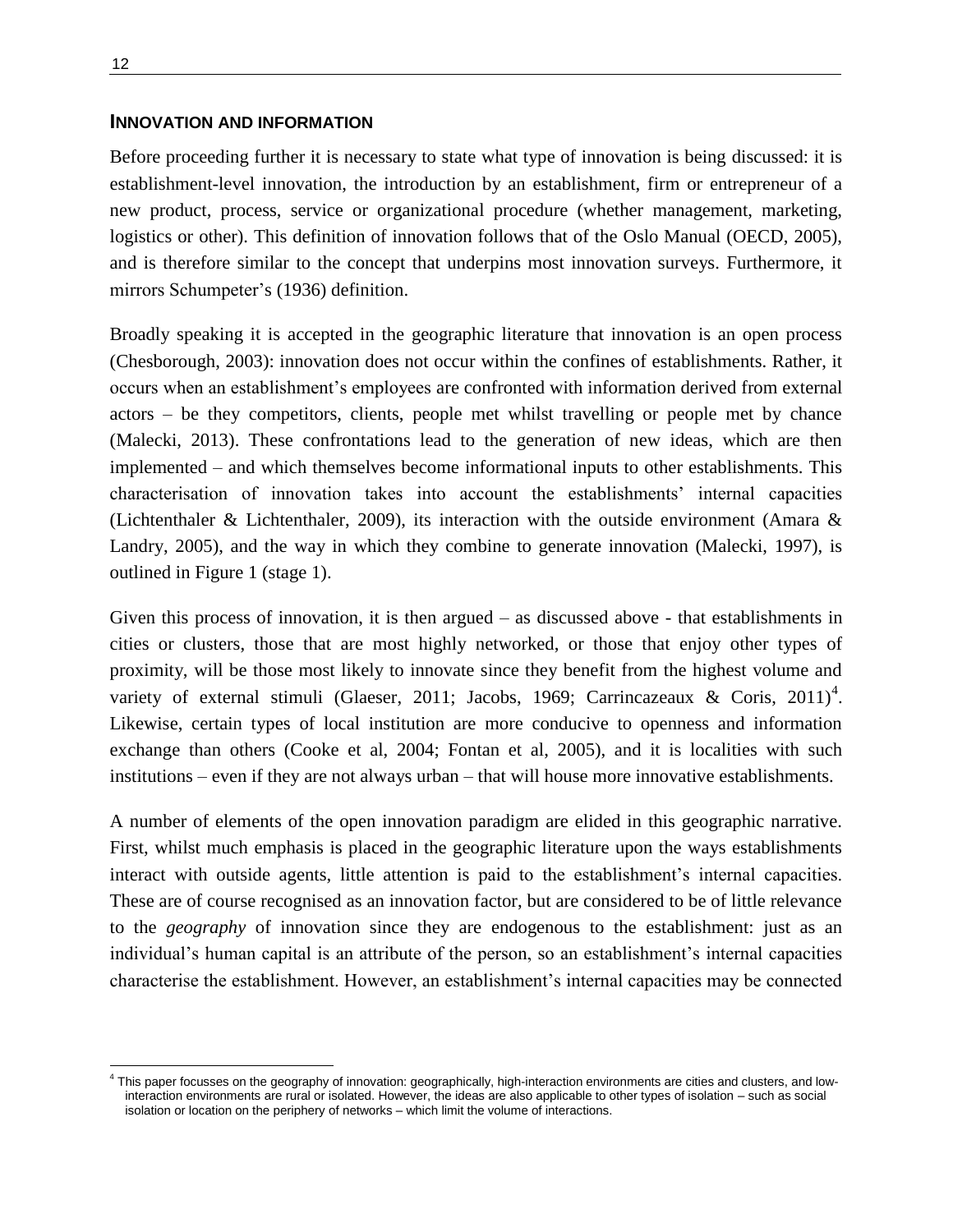to geography in a variety of ways. For instance, the degree to which an establishment relies on its internal capacities may vary with location: establishments may adapt to their environment and compensate for reduced external interaction with more, or more effective, use of internal capacities. Alternatively firms which have decided to rely on internal capacities – for reasons of secrecy, for instance – may seek out isolated locations. Thus, in Figure 1 (stage 1), it is feasible that certain establishments operate more within their boundaries, whereas others operate more across them, and that the propensity to do one or the other varies with the nature of the external environment. As Malecki & Poheling (1999, p264) suggest in conclusion to their study, 'there are hints that extroverted behaviour is more common within a localised cluster'.

A second item present in debates surrounding the geography of innovation is the nature of information exchanged. There are numerous ways of categorizing information and knowledge (Malecki, 2013), three being more prominent in the geographic literature. First, the distinction between codifiable and tacit knowledge is used to explain why some information may not be transmissible over distance, and hence why industrial districts, local milieu, and local innovation systems emerge (Cowan et al, 2000; Gertler, 2003). This distinction also underpins the recent focus upon travel and temporary face-to-face contact (Torre & Rallet, 2005; Bathelt, 2011) – travel to fairs, conferences or for temporary projects enables the transmission of tacit knowledge, and also the building of social ties which then facilitate knowledge exchange over distance (Carrincazeaux & Coris, 2011). From this perspective certain types of information can only be transmitted by example, by trial and error, or by doing, whilst other information can be broken down into codified instructions. If the individuals detaining tacit information are all in one area – and this is the case in localised industrial clusters and milieu – then this will reinforce that area's competitive advantage and innovative capacity. Even if tacit information can be transmitted by way of travel and temporary contact, being located at the source of this information can provide advantages, if only in the more rapid acquisition of the information (Maskell et al, 1998).

The second distinction is between different types of local knowledge base: Asheim (2012) argues that not all local knowledge bases are similar, and distinguishes three broad types that combine in different ways: i) analytic (science based); ii) synthetic (engineering based); and iii) symbolic (arts based). He argues these types of knowledge characterise certain regions more than others, and that the type of learning process – and innovation – that will occur in any specific region will depend upon its knowledge characteristics. Spencer (2011) applies this concept to Canadian cities and shows that 'different local environments seem to be conducive to different kinds of knowledge production' (p61), and attract different types of innovative industry.

The third distinction is between knowledge that is embodied in particular individuals and knowledge which is more ubiquitous (Cowan et al, 2000; Asheim & Isaksen, 2002). This is not the same as the tacit-codified distinction, since embodied knowledge may be codified or easily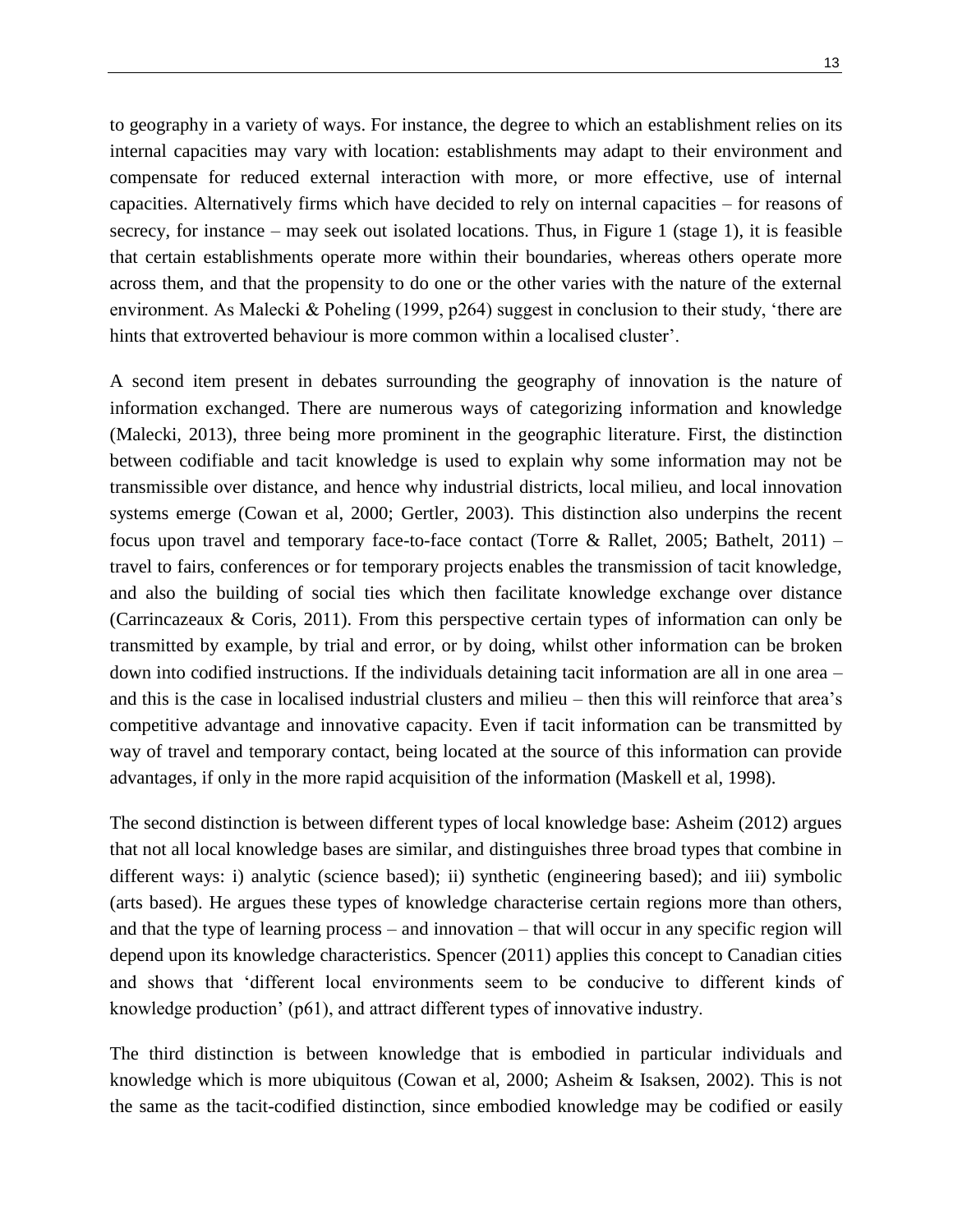codifiable. Embodied knowledge, whatever its position along the tacit-codified continuum, does not travel easily since it is associated with particular individuals. This type of knowledge is 'sticky' – it is attached to place and characterises certain local innovation systems. Asheim  $\&$ Isaksen (2002) show how some of the knowledge in Norwegian ship-building clusters, although it is systematic (and hence codifiable), is detained by certain individuals or groups, thereby giving an advantage to those clusters. They also point out that this advantage can turn into a disadvantage if the locally detained knowledge loses its relevance yet is still relied upon: this leads to negative lock-in effects.

An argument made in this paper – that will be further elaborated below - is that the way in which information and knowledge are characterised can be further refined with geography in mind. First, time-decay is important. Information can be characterised by its 'half-life'<sup>5</sup>: information whose value deteriorates rapidly has different geographic consequences from that which deteriorates more slowly. Second, certain types of information which may be key to innovative activity are tied to place, not because they cannot be transmitted (whether because they are tacit or embodied), and not because they enter one of Asheim's (2012) categories, but simply because they have no value outside of particular locations or contexts<sup>6</sup>: in other words, to the time-decay in information's value can also be added an element of distance-decay.

#### **Internal capacities and the geography of innovation**

The value of any particular type of information to an innovator is dependent on the innovator's capacity to use it (Lichtenthaler & Lichtenthaler,  $2009$ ) – so if the degree to which establishments rely on internal capacities varies with geography, then this is one way in which the value of information to innovators may varies across space.

However, if the internal capacities of establishments – be they formal R&D capacities, or less easily identifiable trust between employees, time spent by management thinking through production processess, or reliance on learning-by-doing – are considered wholly endogenous to the establishment, then there should be no connection between these and the dynamic external factors that lead to innovation. An establishment in any location can theoretically build up its internal capacities to whatever level it wants – therefore differences in propensity to innovate that have geographic structure should be independent of internal capacities.

 $\overline{a}$ 

<sup>&</sup>lt;sup>5</sup> This concept is borrowed from physics, where radioactive elements lose their radioactivity in a negative exponential fashion: thus, if element X has a half-life of 10 days, then it's radioactivity will be 50% after 10 days, 25% after twenty, 12.5% after 30 and so on. The metaphor is used to suggest that whereas some information may lose its value very quickly – say its value may be divided by 2 after a single day – other information may lose value far more slowly. Of course, there is no reason to believe that all information follows the same time-decay pattern - the key point being that some information loses value fast and some far more slowly

<sup>&</sup>lt;sup>6</sup> For example I may know how to dive off high cliffs, and I may have information on the frequency and depth of waves. If I want to develop a new cliff-diving technique, such knowledge and information have no value outside of the locality where cliff-diving is practised.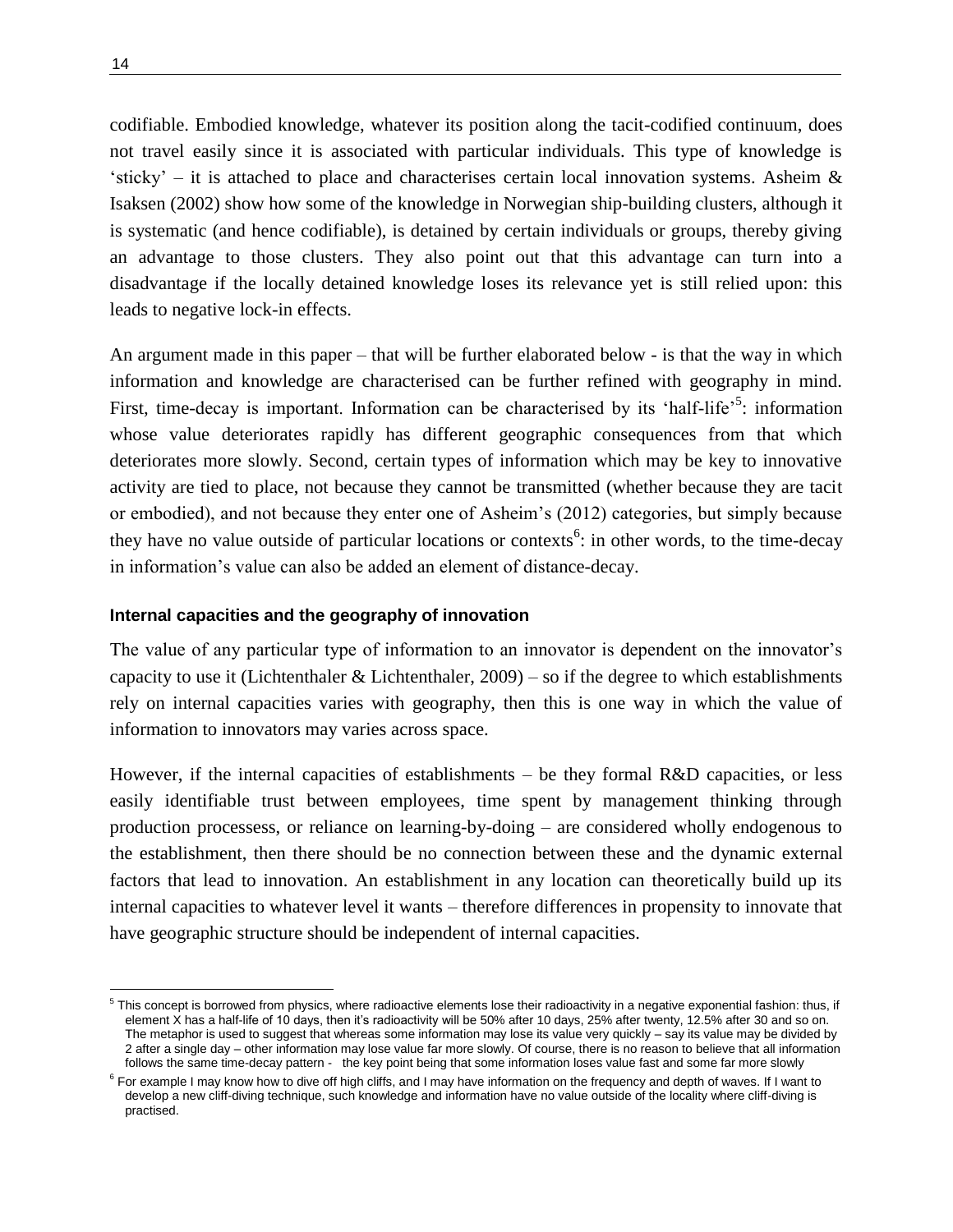Empirical analysis based upon surveys has shown that establishments innovate in almost all types of location and that, though certain types of innovation – such as radical product innovations – are more frequent in high-interaction locales, establishments are quite capable of introducing them in other locations too. Indeed, Suarez-Villa and Walrod (1997) and Freel (2003) show that certain establishments innovate when they locate away from clusters or concentrations of economic actors. Therefore, although location in a high-interaction locale is not a disadvantage in terms of innovation, neither is it the systematic advantage one may expect.

An element that may explain these results is that innovators are more or less introverted (Malecki & Poehling, 1999). Some innovative establishments indeed thrive on external interactions, whilst others develop their innovations by applying their experience and knowledge to new information within the establishment (de Jong & Freel, 2010).

This suggests two distinct processes: first, mobile innovators may choose to locate in more isolated places if they rely more on internal resources for their innovative activity. This choice may be driven by cost considerations, lifestyle choices or considerations of secrecy and confidentiality. Second, locally embedded firms that emerge and survive in isolated locations may implement innovation processes that are more introverted than those implemented by similar firms located in clusters or to cities. Indeed, isolated firms may survive *because* their innovation processes rely more on internal than on external resources. As de Jong & Freel (2010, p53) argue, from a policy perspective:

*Policies should also aim to develop in firms the capabilities needed to search for, recognize, evaluate, assimilate and exploit geographically distant knowledge. This is likely to be particularly important in areas where innovation resources are relatively scarce, such as non-urban settings.*

This suggests bi-directional causation between interaction-intensity and innovation. It is not only because firms in clusters and cities have access to intensive interactions that they innovate: *their innovation processes are interaction-intensive because they are in a cluster or a city*. Firms located outside of cities and clusters also innovate, but in a more introverted way – reaching further for external interaction and relying more on internal capacities.

These ideas resonate with others currently being elaborated in different fields. A book titled *Quiet: The Power of Introverts in a World That Can't Stop Talking* (Cain, 2012) makes this point regarding individuals, showing that introverts – who feel awkward in collaborative interactionintensive environments - may be as creative as extroverts, only going about it in a different way. In a similar fashion, Mors (2010) shows that managers in some firms suffer from too much information, and that the optimal amount of information depends as much on the manager as on the functions being undertaken. Furthermore, though Cain (2012) acknowledges that introversion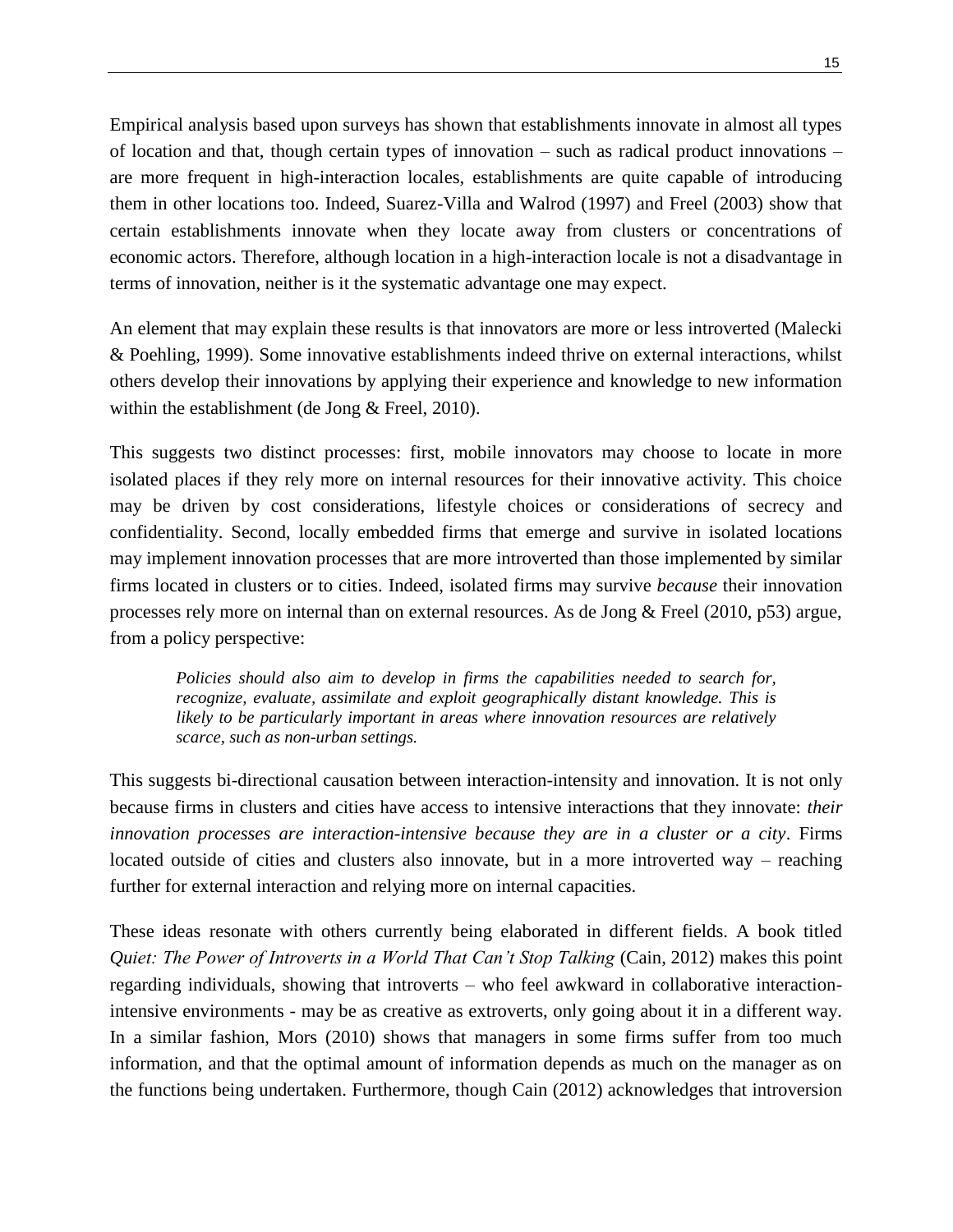and extroversion are individual characteristics, she also suggests that they can be culturally determined: an individual's introversion – just like a firm's – is not wholly endogenous, but partly attributable to context.

#### **Information half-life: the time-decay of information**

An establishment located in an interaction-sparse environment will – almost out of necessity innovate in a more introverted way than one located in an interaction-intensive environment (de Jong & Freel, 2010). The question then arises as to how an isolated firm can obtain information of sufficient quality to enable innovation to occur. Surely any information that reaches a relatively isolated establishment will also have reached more connected ones. In this section I focus upon the idea that some information loses value quickly, whereas other information retains value months or even years after it is first imparted: if this is the case, then innovations relying on rapid-decay information will tend to arise in well- connected places, whereas innovations relying on slow-decay information will be more evenly spread out across space, or may even be crowded out of interaction-intensive environments (McCann, 2007).

The idea is illustrated in Figure 2, in which three examples of the time-decay of information value are represented. The first example is market information – for example information on the latest trends in teenage fashion. As Currid (2007) illustrates, success in fashion rests on the rapidity with which new trends can be identified, validated, and translated into clothes that can be sold. Designers need to be in the thick of a major metropolis in order to pick-up disparate and rapidly decaying information. Given the short time periods involved, proximity to people able to translate designs into products, and to people able to mock-up the designs before they enter production, is key. Then, depending upon the market segment being targeted, designs can be sent off to manufacturers elsewhere, or if this is high-end fashion where time-lines are even more pressing, sent to clothing manufacturers within the same fashion milieu.

The time-decay of information is even more pronounced in some industries: Wojcik (2011) reports that large traders in London are moving their computers because trading algorithms have a competitive advantage if buy or sell signals are received by the London Stock Exchange servers a nano-second earlier than competitors':

*'As the speed of message transmission approaches the speed of light, there is demand from the trading firms to locate their order-generating computers as close as possible to the matching engines of exchanges, referred to as co-location services or proximity to liquidity' (p 132).*

This points towards a general proposal – that information which is closely tied to market signals, and by extension innovations that are closely tied to this type of information, require the advantages that clustering and co-location provide. Market signals are unpredictable, frequent,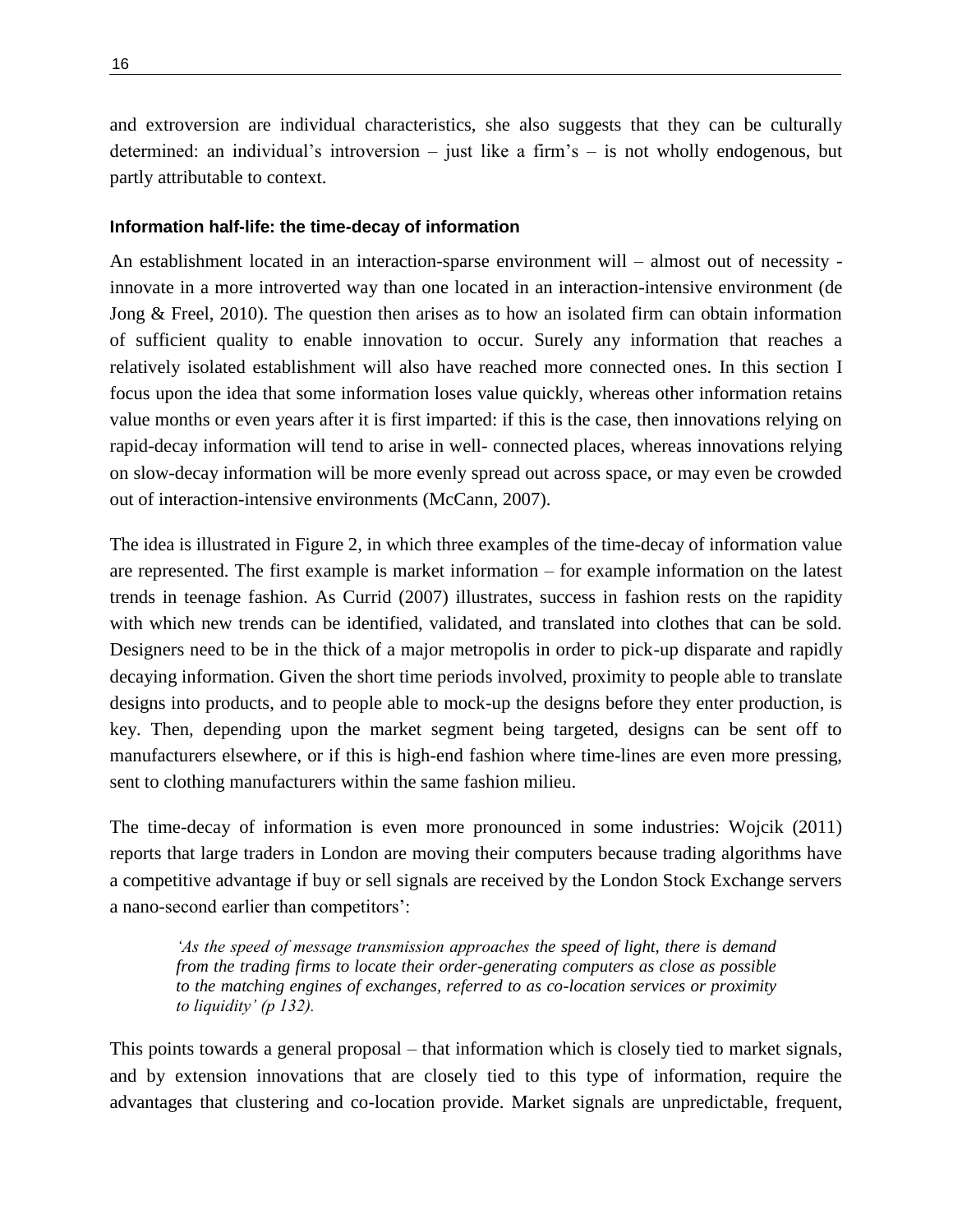and need to be acted upon fast – innovators reacting to these signals require every edge they can obtain, geographic proximity being one of them. Similarly establishments operating in areas of rapidly changing market-driven technology, such as electronic gadgets, will also benefit from clustering<sup>7</sup>.

The second type of information given as an example in figure 2 is technical information. This may relate, for example, to fabrication processes, new materials or to new software solutions. There are, for example, producers in textiles and clothing industry that are less focussed on rapiddecay market information than the fashion industry and more so on slower decaying technical information. A maker of high performance sports gear – such as mountaineering harnesses or parachutes - will not be reacting to short-term market signals. Whilst there are fashions in these industries, the key market signals are fairly constant: safer, tougher and more appropriate equipment for a harsh environment. It is not the manufacturer who changes design first that will prevail, but the manufacturer who builds a reputation for reliability and for innovations that truly respond to the needs and requirements of dangerous sports. Such an innovator has no pressing need to be located in proximity to a cluster.

Neither is there much requirement to be in proximity to the materials engineers or alloy manufacturers called upon to produce the sports equipment once the design is perfected: the information that these external actors impart – scientific and production information that is valid one month to the next – has slow time-decay. The innovative establishment in this field can therefore locate anywhere that a building, an internet connection (Moriset & Malecki, 2009), and a cadre of designers and engineers can be gathered (which may of course be in a city, but not necessarily so). To generalize from this illustrative example, if the information upon which an innovator relies is valid for long periods – and this is often the case for technical information which rarely evolves in such a way that a couple of weeks or even a couple of months invalidates it – then the geography of innovation derived from the idea that local buzz and interactions are of primary importance may be less relevant. This does not mean that face-to-face interactions and information gathering are not required, only that they are less time-critical and therefore less location-critical too $8$ .

The final example in Figure 2 is scientific information of a fundamental nature: innovators relying on this type of information often only have a few interlocutors world-wide (Moodysson and Jonsson, 2007). This type of information is usually valid for periods of months or years, and

 $\overline{a}$ 

 $^7$  This argument is different from the one made by Knox & Mayer (2009), though is in some respects related: they point out that smaller towns and cities have distinguished themselves by introducing slow innovations. These are usually innovations in governance, institutions and design focussed on a more sustainable lifestyle: they can do this because smaller towns and cities are removed from the market buzz of major metropolitan areas.

<sup>&</sup>lt;sup>8</sup> Macpherson (2008) describes how scientific equipment manufacturers in upstate New York are just as innovative as those located closer to New York city – relying on electronic contact with interlocutors and intermittent face-to-face contact.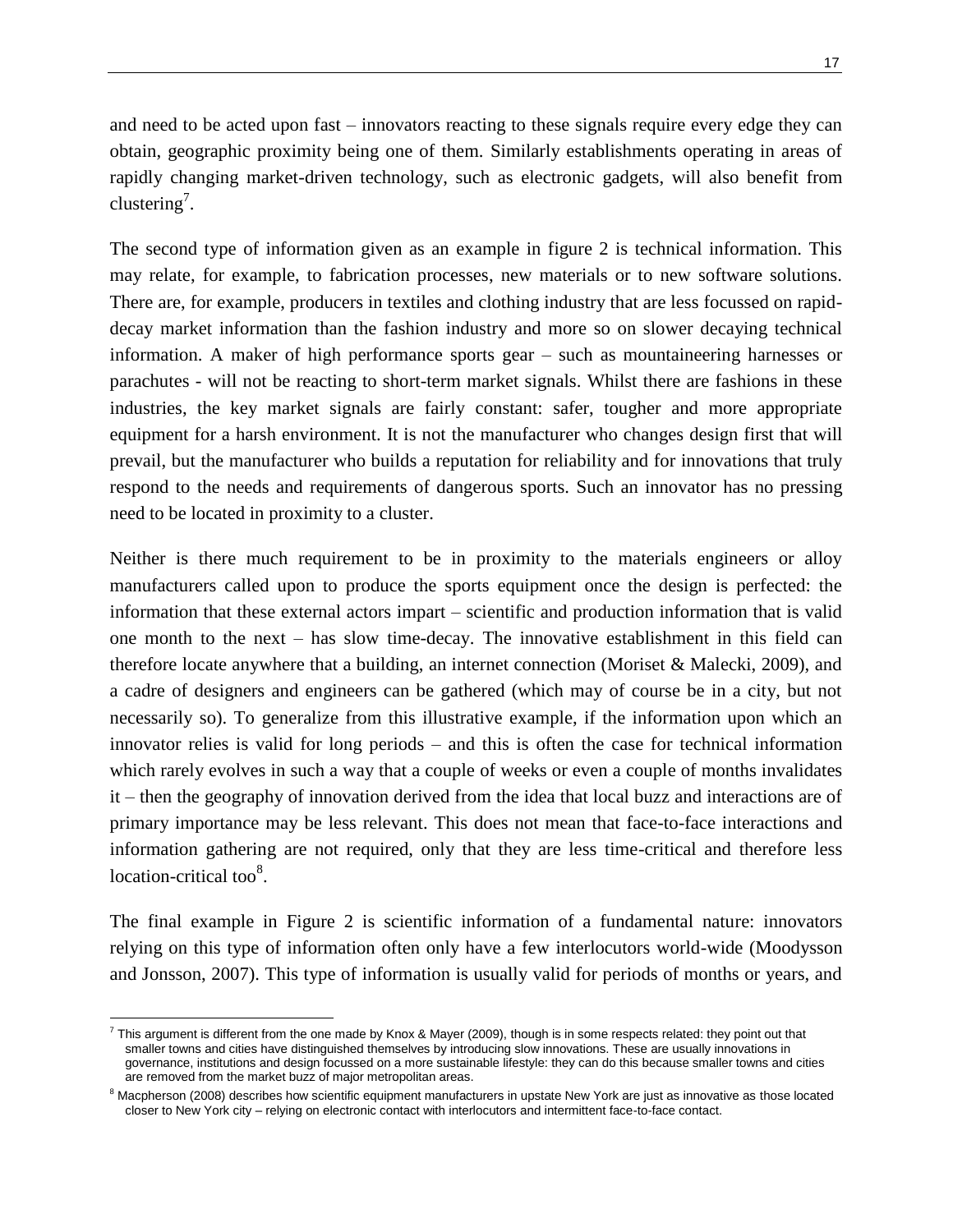it is the capacity of engineers and scientists within R&D departments to process this information and turn it into a marketable product or process that will determine whether or not an establishment innovates. The archetype of this is Los Alamos – an isolated ranch where scientists were gathered by the US government in the early 1940s to develop the atom bomb – and LaFlamme (2011) documents a variety of science-based facilities which are currently operating in isolated places. The key problem he identifies is not the inherent capacity of isolated facilities to generate innovation, but the difficulty of attracting and retaining scientists to isolated places. This limitation will reduce the number of science-based innovators who choose to locate in more isolated areas, but does not have any impact on their capacity to innovate should they choose to locate there (Huber, 2012). Thus it is not isolation (or lack of proximity to networks) that impacts on the capacity of this type of innovator to innovate.

### **An extension to the idea of regional absorptive capacities: the distance-decay of information**

For the time being we have assumed that the value of information is potentially the same everywhere, and that if all information were instantaneously available then there would be no distinction between localities in terms of innovative potential. To return to the example of financial institutions, the reason for co-locating computers is to reduce the time between sending and receiving buy or sell signals: if tomorrow the speed of light were no longer a limit (!), then such co-location would not be necessary.

In this section I suggest that the value of information is sometimes dependent on context. Specifically, some information can be a valuable input to innovation in some places but of little use in others. This is connected with the idea of regional absorptive capacities, which posits that whatever the amount of information and knowledge to which a region has access, innovation within the region is dependent on its capacity to absorb  $it -$  and by this is generally meant a qualified workforce and institutions (such as universities) capable of putting the information to good use (Roper & Love, 2006; Fu, 2008),

From this perspective, information and knowledge is mobile, and will be of value in regions that have the capacity to absorb it. All regions have the potential – at least in principle - to augment their absorptive capacity, and there exist a variety of regions across the world where appropriate absorptive capacities exist. However, it is generally larger cities which possess the qualified labour and institutions that enable information to be absorbed: so once more we find that urban areas, or clusters large enough to generate institutions and absorptive capacity, are those where innovation will occur.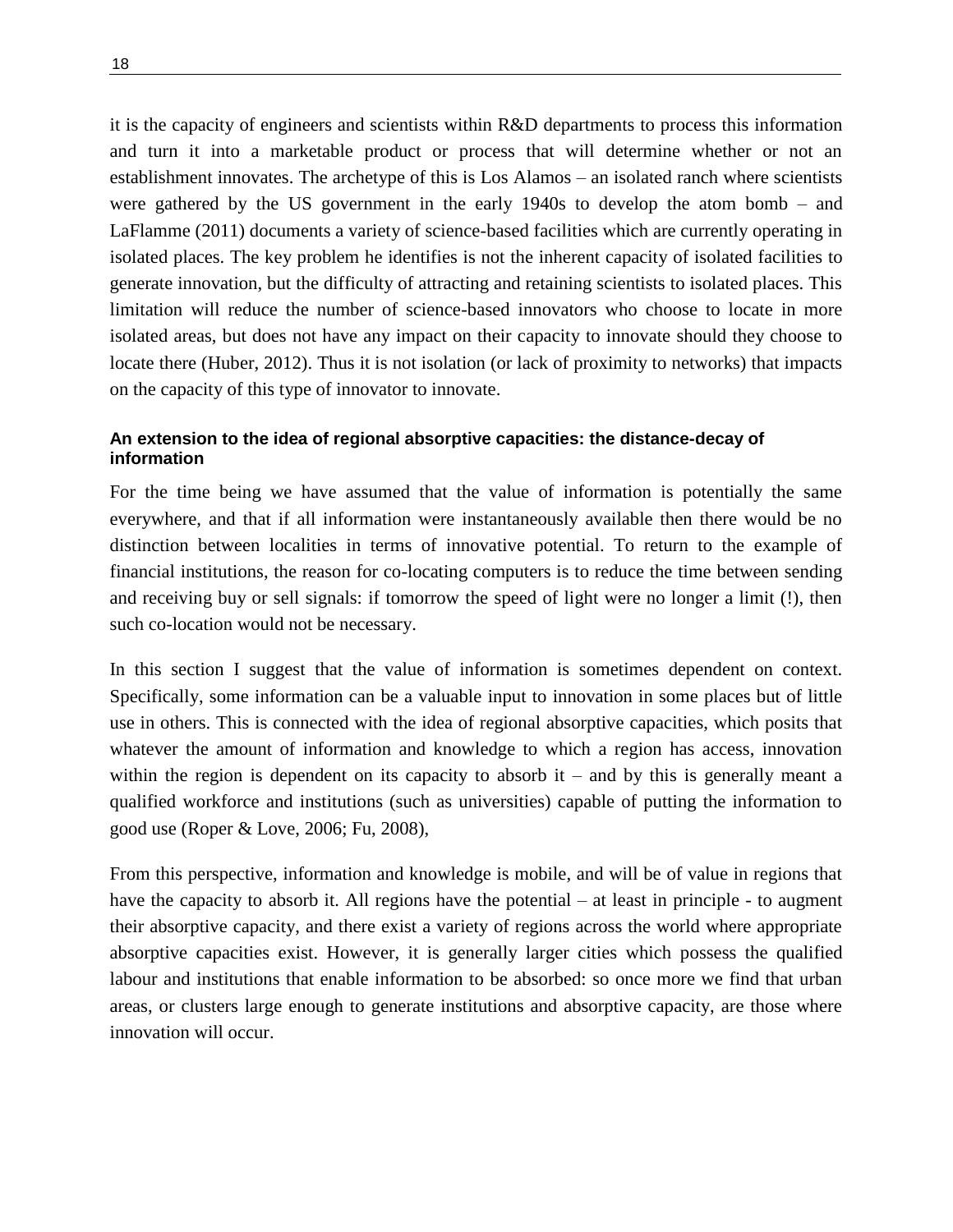The idea of regional absorptive capacity can be extended, though, to accommodate the empirical fact of innovation in isolated regions that do not seem to possess the qualified workforce or institutions necessary for absorbing mobile information. In Figure 3 I illustrate the way in which particular types of information may lose value as they move across space. The loss of value is abrupt, not a function of distance, because the essence of the argument is that some information has no value when it is not associated with *particular* places or types of place, i.e. for instance when it is an integral part of a *terroir* (Knox & Mayer, 2009).

An example of this comes from a recent study of the wine industry in Canada (Doloreux et al, 2013). In this study it is shown that innovation is dependent on two types of knowledge. The first type is technical knowledge about vinification techniques, harvesting and processing. Such technical information – which decays slowly over time - is gathered from a wide variety of sources, both local and distant. The second type of knowledge concerns the specifics of each locality's micro-climates, soils, and slopes. This type of knowledge has no value outside of the locality because it is knowledge *about* the locality. An innovative wine-grower requires both types of knowledge to introduce new flavours, wines or grapes – and the second type of information is entirely without value to innovative wine-growers in other regions. Thus, innovation can occur in remote rural areas, and in relatively isolated vineyards, not because there is intense local buzz, but because there exists exclusive local knowledge that is only applicable in (or to) the area. This argument relates to Cooke's (2011) in which he, too, argues that innovations can emerge from rural areas when they draw upon information and knowledge that is specific to local cultures: using the concept proposed in this section, it could be said that this locally specific knowledge only has value to innovators in the locality where it is generated. The innovations described by Cooke (2011) can be *copied* elsewhere – which is not the case for those described by Doloreux et al (2013) - but the innovation emerges from a specific locality.

Another example – further removed from the idea of *terroir* - is knowledge of local law and regulations – local bye-laws, state-level legislation or national law, for example. For instance consultants may be highly innovative in their use (and abuse?) of local regulatory systems. Similarly, entrepreneurs may be able to leverage knowledge of local rules and regulations into resources (such as subsidies, labour, assistance in knowledge and information gathering). Knowledge of regulations can easily be codified and transmitted, but is of no value outside of certain places.

A final example – more generic, and hence associated with a *type* of place and not with a *specific* place – would be information and knowledge on how to perform certain tasks in forestry or farming. This information could only lead to innovation in locations where the activities take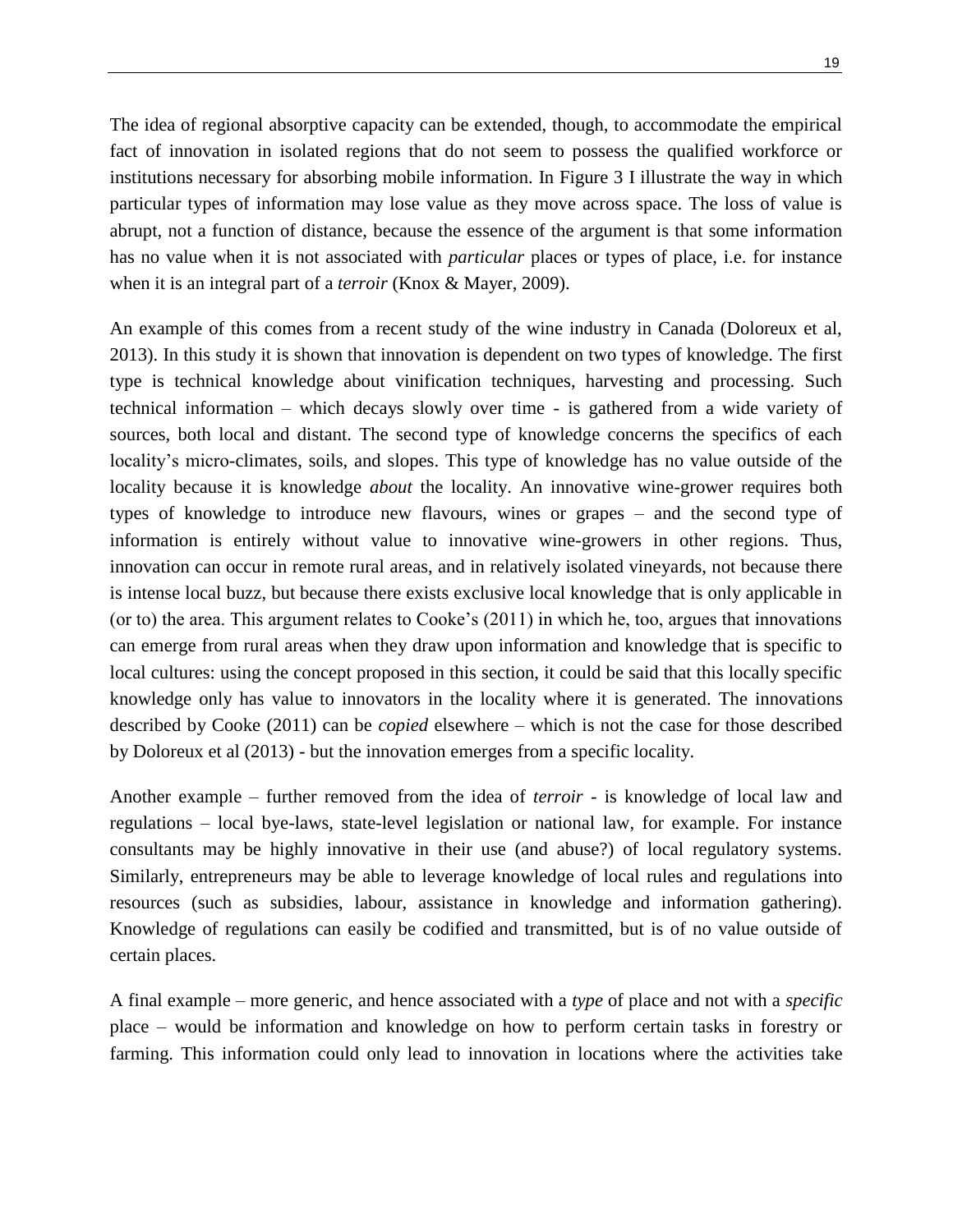place – i.e. in remote or rural areas where the problems or opportunities that can be addressed by detaining the information are recognised and understood, and where the knowledge for applying the information is rooted.

These examples point to the fact – as indeed does the idea of regional absorptive capacities – that information only has value to regions (and to potential innovators in these regions) capable of using the information. Such regions are not necessarily high-skilled or institution rich: they are regions in which the specific problems or opportunities to which the information can be applied are recognised and understood. It is thus the *combination* of information from external sources with information or know-how specific to a locality that generates innovation. Few people would expect problems or opportunities in urban transportation to be addressed by innovators in remote rural areas: in the same way no one should assume that problems or opportunities associated with field drainage, soil erosion, oil exploration, traversing long distances over snow<sup>9</sup>, or wine-making will be addressed in cities. Many of the latter are addressed and solved by innovators who have intimate knowledge of the question (i.e. who are located in the remote areas where the problems or opportunities arise), as well as access to scientific or technical information from outside (which decays slowly over time).

#### **Discussion and conclusion**

The purpose of this conceptual paper is not to question the validity of research that shows how clusters and cities generate interactions and institutional arrangements that are conducive to innovation. Rather, its purpose is to propose a framework for understanding apparently anomalous empirical results showing, in a disparate but recurrent fashion, that firm-level innovation occurs in all types of places, not just in clusters and cities.

#### *Summary of main argument*

 $\overline{a}$ 

The first part of the argument revolves around distinguishing the initial stages of innovation from commercialisation and growth (Figure 1). Evidence showing that innovation occurs in all types of place is present in a number of case-studies and survey reports. This work identifies establishments that introduce innovations, but has not often assessed the degree to which establishments grow and expand under the innovations' impetus. The distinction between initial innovation and subsequent expansion is therefore important, and the paper focusses on the first stage of innovation (Figure 1, stage 1), recognising that a variety of factors associated with labour markets, real-estate and access to clients mean that growing firms will tend to subsequently relocate towards urban areas.

 $^9$  Bombardier, the international aeroplane manufacturer now based in Montreal, began as a small company in the rural village of Valcourt, 100km east of Montréal. Mr.Bombardier designed and produced the first commercially viable snowmobile.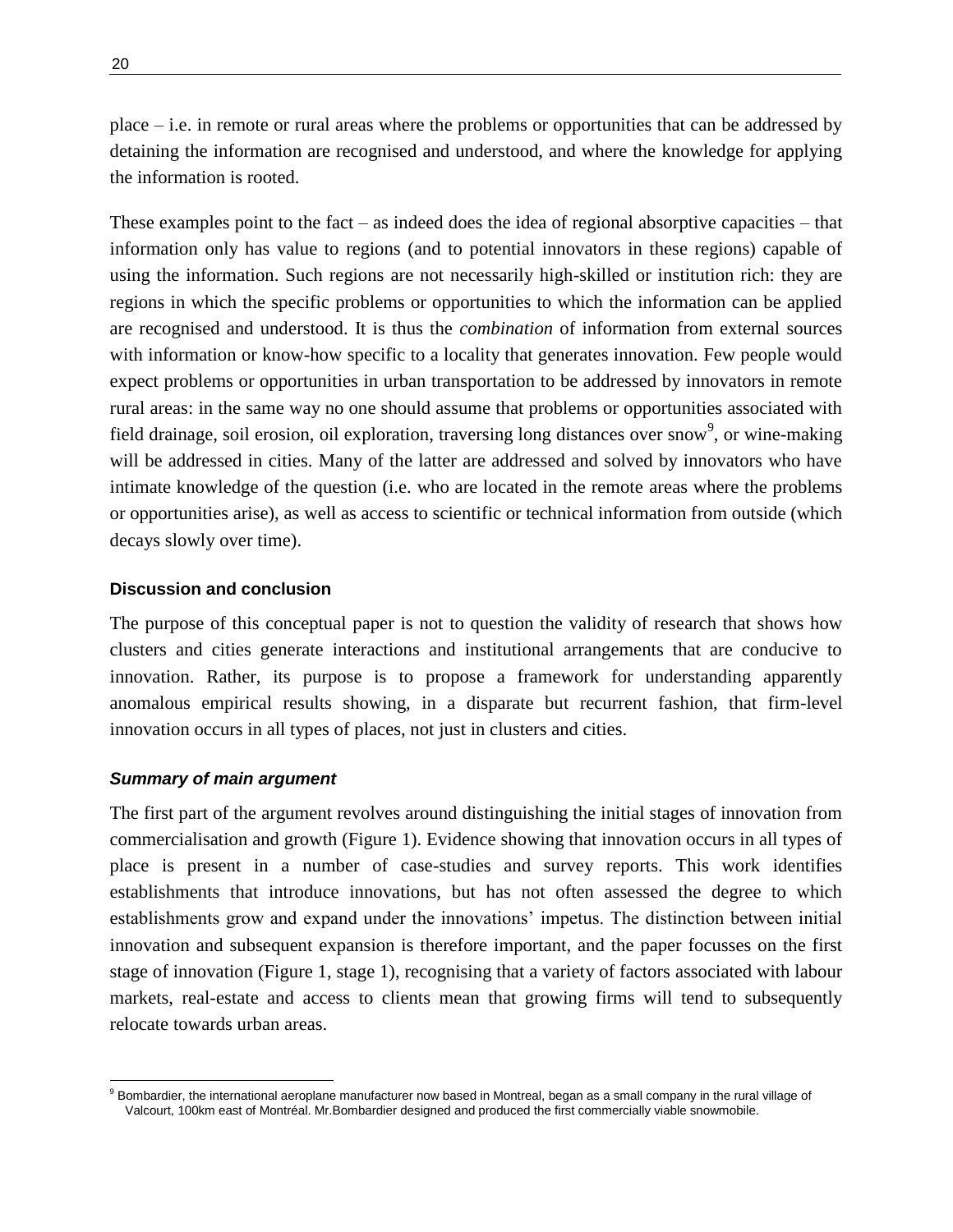It is then suggested that the degree to which firms are introverted or extroverted innovators is conditioned by their geographic environment: introverted innovators, those relying more on internal capacities, will be over-represented in more remote regions for two reasons. First, innovators that are local to remote regions will almost of necessity have more reliance on their internal capacities. Second, introverted innovators who are this way by choice may move to remote locations for reasons of cost, secrecy, or preference.

Since all firms – even introverted ones – rely on external information to innovate, the question then arises as to how introverted innovators can function in remote locations. Two separate but related mechanisms are suggested, both based upon the way in which the value of information varies. The first mechanism relates to the way different types of information or knowledge lose value over time. Certain types, particularly those related to markets, taste and fashion – are diffuse, lose value rapidly, and need to be quickly acted upon in order for innovation to occur. Innovations based upon this type of information will tend to occur in cities where there is a high volume of exchange, much redundant information, but where skilled innovators can identify and act upon relevant information (Currid, 2007). Other types of information, such as technical and scientific information, have more specific sources and do not lose value over time (at least not rapidly): their value is closely dependent upon each firm's ability to bring to bear requisite internal capacities. This type of innovation can occur just as easily in remote as in highinteraction regions – of course innovators of this sort need to be networked, need to travel occasionally, and need to monitor advances in knowledge, but this can be achieved from most locations (de Jong & Freel, 2010).

The second mechanism is a variant upon the idea of regional absorptive capacities. Whereas this concept is usually applied in a generic way – regions require skilled labour and institutions capable of absorbing and using information  $-$  in this paper it is extended to encompass any regional specificities that allow actors in the region to use certain types of information not necessarily useable elsewhere. Innovation stems from identifying a problem or opportunity specific to a region (or type of region) and applying information and knowledge in order to find a solution: to the extent that certain problems or opportunities – and the capacity to identify and understand them – are specific to certain localities or types of locality, then certain information is only of value to innovators in these localities. Innovators that address these localised questions usually associate location-specific knowledge with generic technical or scientific information whose value does not decay over time or space. There is thus a connection between information with localised value (rapid distance-decay) and information's time-decay, but the two are distinct. The time-decay of information applies to information that is potentially valuable wherever it is held, whereas information with rapid distance-decay simply has no value outside of particular locations.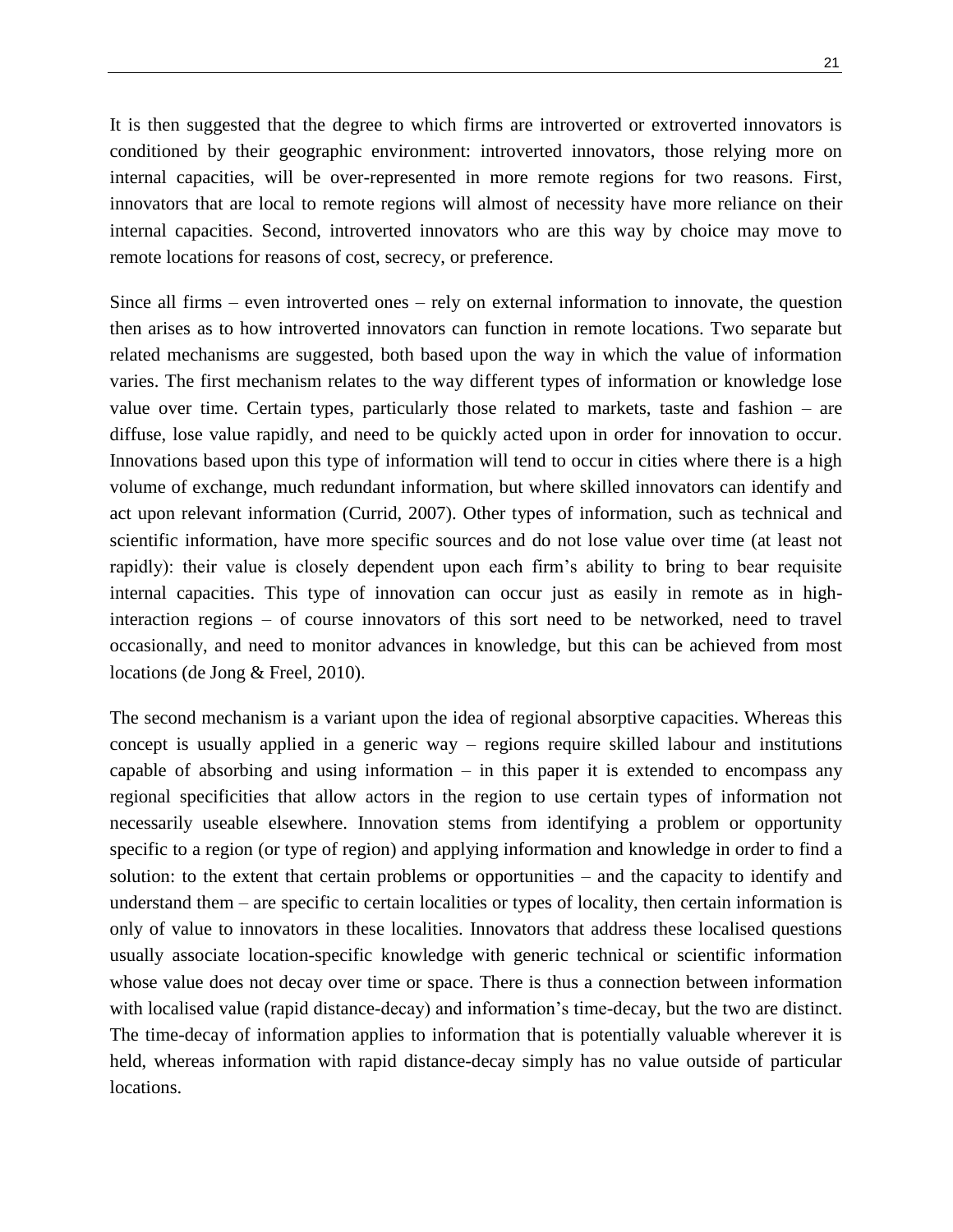$\overline{a}$ 

#### *Positioning of the argument relative to the literature*

It could be objected that this paper's basic premise – that innovation does not necessarily emerge in clusters or cities – contradicts much of the literature on metropolitan expansion (Glaeser, 2011) and on the importance of clusters (Wolfe, 2009; Porter, 2003). This contradiction is more apparent than real. No claim has been made that clusters and cities are not key locations for certain innovation processes. Indeed, some types of innovation – those relying on information with a short half-life – are probably specific to these places, as are those that draw upon the specificities of each city or cluster (it is not only remote areas that generate information that loses its value when delocalised). Furthermore, a process has been suggested that accounts for the strengthening of cities and clusters over the long term. It is not because innovations necessarily occur there: rather, it is because once an innovation is introduced these environments provide the material support (finance, labour, real-estate, suppliers) and the rapid-decay information (particularly on markets) necessary for expansion and wide diffusion of the innovation (Huber, 2012). Hence the importance of conceptualising the innovation process as occurring in two stages (Figure 1): even if stage 1 can occur anywhere, stage 2 often takes place in clusters or cities.

Another possible objection to the thrust of the argument in this paper is that it is regularly shown, by analysing survey results, that firms with more external sources of information and collaboration tend to be more innovative (Amara & Landry, 2005; Nieto & Sanatamaria, 2007; Leiponen & Helfat, 2010). Although this seems incompatible with the 'introverted innovator' concept, three points can be made. First, surveys following the Oslo Manual (2005) ask firms to identify different sources of information and types of collaborator: it is the *variety* of sources of information that is identified as a factor of innovation, not frequency or total number of contacts. Introverted innovators are *relatively* less dependent on outside interactions – which does not necessarily imply that they have lower *variety* of external contacts. Second, survey analyses rarely introduce detailed controls for geographic context, and when they do, they rarely look for interactions between context and variety of external contacts. Therefore, the fact that, within a population of establishments, innovators tend to have a wider variety of external contacts does not preclude the possibility that innovators from remote or rural areas may be introverted: since representative surveys are necessarily dominated by observations in clusters and cities<sup>10</sup> the results are driven by establishments in this type of environment. A final point concerns what is *not* measured in innovation surveys: the surveys do not measure noise, i.e. the quantity of false information, useless knowledge and failed collaborations, presumably far higher in interactionintensive environments. Thus, even if all innovators have a wide variety of external sources of information and collaboration, it may still be the case that innovators in interaction-rich

 $10$  This is simply because the majority of economic activity, and population, is located in medium to large-sized urban areas.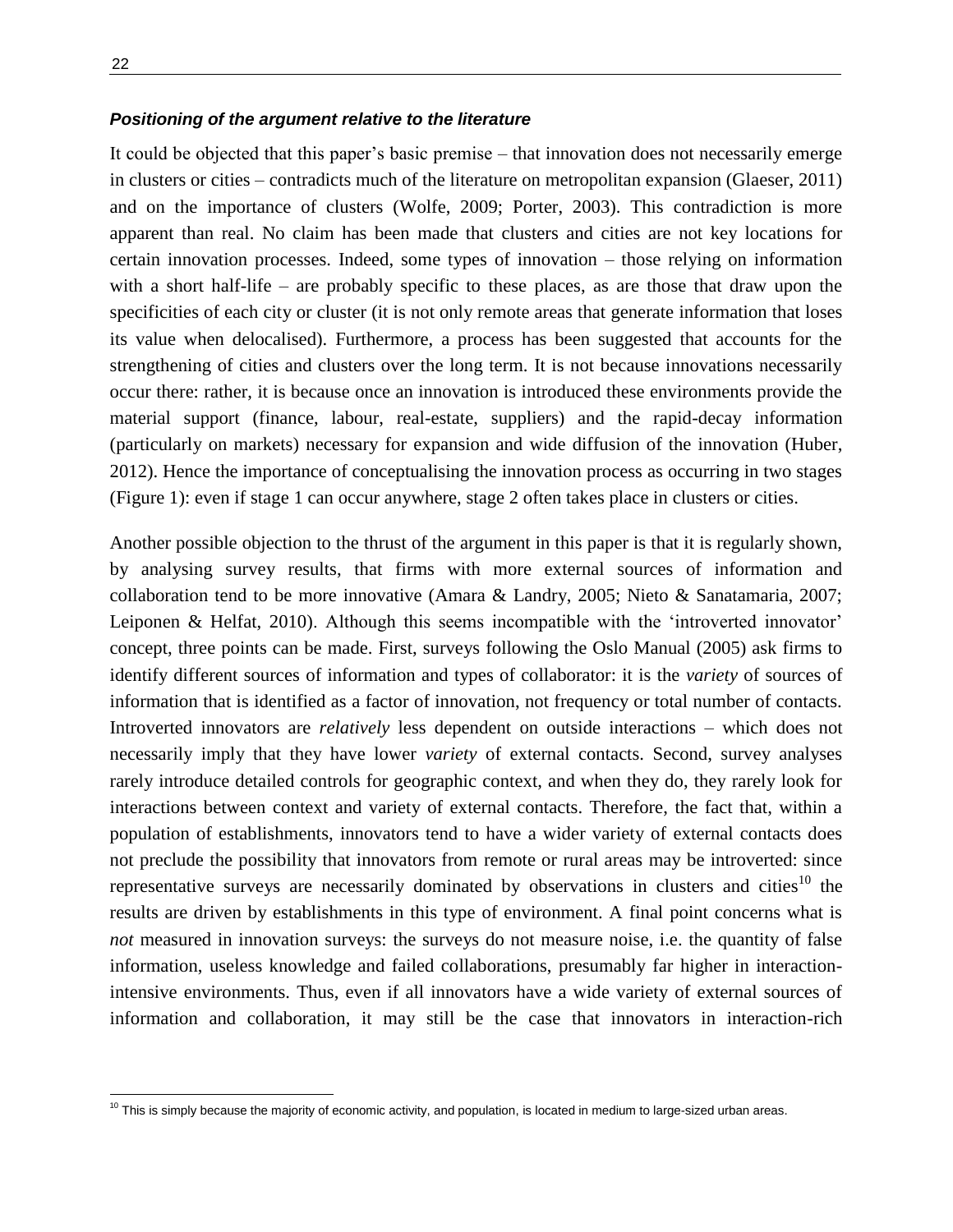environments are more extroverted, processing more dead-ends, rumours and false leads than the more focussed introverted innovators. Duranton  $\&$  Puga (2003), who suggest that metropolitan environments attract innovators who proceed by trial and error, whereas smaller cities attract innovators operating in a more stable environment, make a similar point.

Finally, whilst it is important to acknowledge the similarities between the proposed framework and McCann's (2007), it is useful to highlight the differences. McCann, starting from observations similar to those that introduce this paper (i.e. that many innovators are located outside of clusters and cities), proposes a model that accounts for this based upon differences in frequency of face-to-face contacts: innovators requiring fewer face-to-face contacts (not only in terms of variety but in in terms of frequency) will be crowded out of central location , but are able to innovate whilst located in remote regions by virtue of their lower contact requirements. However, McCann does not investigate why some innovators require more or less frequent interactions: by calling upon the distinction between introverted and extroverted innovators, and by introducing the idea that the value of information may decay over time and space, this paper suggests a framework for understanding the circumstances under which higher and lower frequencies of interaction may be required. Thus, this paper can be read as an extension of McCann's (2007) sketch.

## **CONCLUSION**

Central to this paper is the idea that information and knowledge have different value for different innovators depending on the innovators' internal capacities, on the way they combine with location-specific knowledge, and on how fast the relevance of information or knowledge decays over time. The concept of value that is marshalled is one of use-value, not of market value: information or knowledge has value to an innovator if it can be used in the innovation process, not if it can fetch a particular market price. Mobile information or knowledge – however transmitted - combines with the innovator and with locally specific knowledge to produce innovation. There is no reason to suppose that remote areas and isolated (or introverted) innovators are not, in certain circumstances, better able to exploit particular information than interaction-intensive places and extroverted innovators.

The paper provides a framework for understanding how innovation can take place outside of clusters and cities: however, it does not explore how the concepts may apply differently to information and knowledge, or indeed to different types of knowledge or information. Time and distance decay no doubt occur differently for different sorts of knowledge and information – and future elaboration of these ideas will require these interactions to be more fully explored.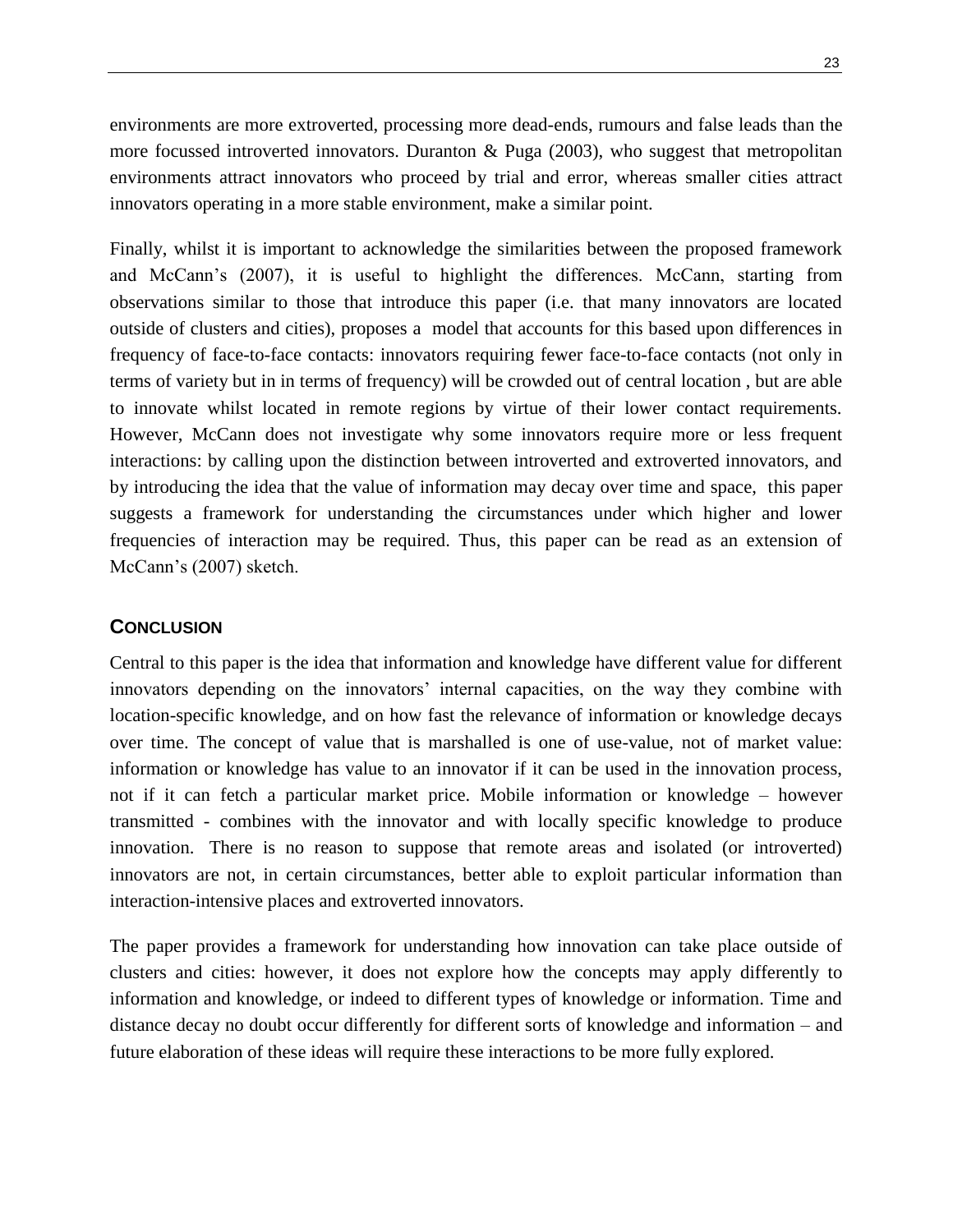From a policy perspective, and in the light of the proposed framework, the development challenge for isolated and rural areas is not necessarily one of *generating* innovation – at least no more than it is for clusters and cities. The challenge for these regions lies in providing an environment that can take innovators to the next stage – that of expansion and growth: unfortunately the framework provides no indication of how that can be done. However, by clarifying where the problem lies – i.e. by suggesting that innovation is not the main issue – the paper may assist in framing future policy research. It may also help in identifying which types of innovation are likely to succeed or fail in different sorts of region.

#### **REFERENCES**

- ACS, Z., ANSELIN, L., & VARGA, A., 2002, Patents and innovation counts as measures of regional production of new knowledge, *Research Policy*, 31, 1069–85
- AMARA, N. and R. LANDRY, 2005, Sources of Information as Determinants of Novelty of Innovation in Manufacturing Firms: Evidence from the 1999 Statistics Canada Innovation Survey, *Technovation*, 25, 245-59
- ASHEIM, B., 2012, The Changing Role of Learning Regions in the Globalizing Knowledge Economy: A Theoretical Examination, *Regional Studies,* 46.8, 993-1004
- ASHEIM, B. and A. ISAKSEN, 2002, The Integration of Regional 'Sticky' and Global 'Ubiquitous' Knowledge, *Journal of Technology Transfer,* 27, 77-86
- AUDRETSCH, D. and M. FELDMAN, 1996, R&D Spillovers and the Geography of Innovation and Production, *American Economic Review*, 86.3, 630–640.
- BATHELT, H., 2011, Innovation, learning and knowledge creation in co-localised and distant contexts. In A. Pike, A. Rodriguez-Pose, and J. Tomaney (eds.), *Handbook of Local and Regional Development,* London: Routledge, 149-161
- BATHELT, H., MALMBERG, A., and MASKELL, P., 2004, Clusters and knowledge: Local buzz, global pipelines and the process of knowledge creation, *Progress in Human Geography*, 28.1, 31–56
- BOSCHMA, R., 2005, Proximity and Innovation: A Critical Assessment, *Regional Studies*, 39.1, 61–74
- BRESCHI, S., and D. LISSONI, 2001, Knowledge spillovers and local innovation: A Critical Survey, *Industrial and Corporate Change*, 10.4, 975–1005
- BROUWER, E. and A. KLEINECHT, 1999, Innovative Output, and a Firm's Propensity to Patent. An Exploration of CIS Micro Data, *Research Policy,* 28, 615–24
- CAIN, S., 2012*, Quiet: The Power of Introverts in a World that Can't Stop Talking*, New York: Broadway Books
- CARRINCAZEAUX, C., and M. CORIS, 2011, Proximity and Innovation, in COOKE, P., B. ASHEIM, R. BOSCHMA, R. MARTIN, and D. SCHWARTZ (eds.), *Handbook of Regional Innovation and Growth*, Cheltenham: Edward Elgar, 269–281
- CASTELLS, M., 1996, *The Rise of the Network Society*, London: Blackwell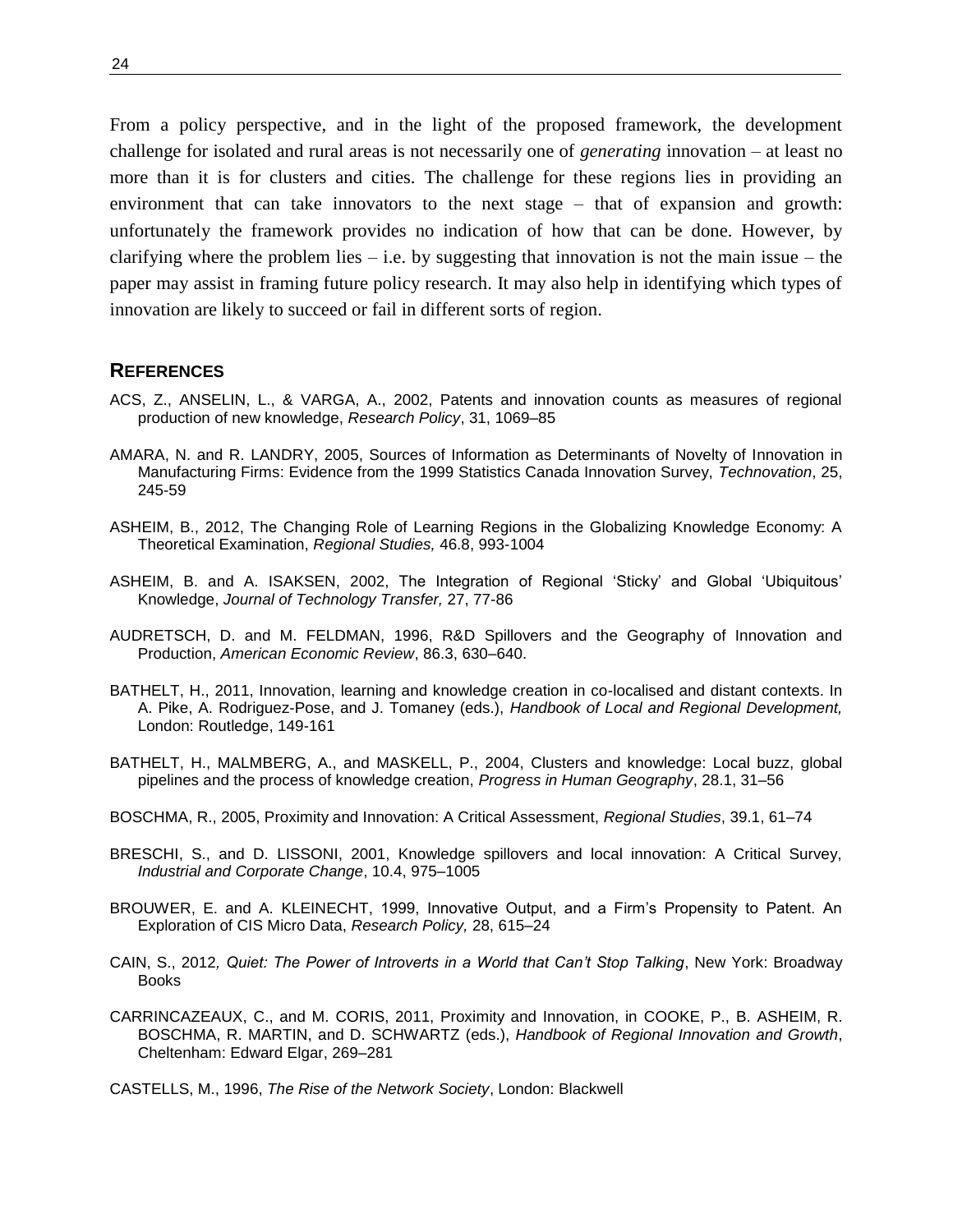- CHESBOROUGH, H., 2003, *Open Innovation: the New Imperative for Creating and Profiting from Technology*, Cambridge (Mass): Harvard Business Press
- COHEN, W., R. NELSON and J. WALSH, 2000, *Protecting their Intellectual Assets: Appropriability Conditions and why U.S.Manufacturing Firms Patent (or not)*, Cambridge (MA): National Bureau of Economic Research, working paper 7552
- COOKE, P., M. HEIDENREICH and H-J. BRACZYK (eds), 2004, *Regional Systems of Innovation: The Role of Governance in a Globalized World,* London: Routledge.
- COOKE, P. and B. ASHEIM, 2011, Proximity and Innovation, in COOKE, P, B. ASHEIM, R. BOSCHMA, R. MARTIN, D. SCHWARTZ, and F. TÖDTLING (eds), *Handbook of Regional Innovation and Growth*, Cheltenham: Edward Elgar, 265-268
- COOKE, P., 2011, Food Geography and the Organic Empire: Modern Quests for Cultural-creative Related Variety, in BATHELT, H., M. FELDMAN, and D. KOGLER (eds), *Beyond Territory: Dynamic Geographies of Knowledge Creation, Diffusion and Innovation*, London: Routledge, 149–167
- COWAN, R., P. DAVID and D. FORAY, 2000, The Explicit Economics of Knowledge Codification and Tacitness, *Industrial and Corporate Change*, 9.2, 211-53
- CREVOISIER, O. and R. CAMAGNI (eds), 2000, *Les Milieux Urbains: Innovation, Systèmes de Production et Ancrage*, Neuchatel: Institut de Recherches Économiques et Régionales
- CURRID, E., 2007, *The Warhol Economy: How Fashion and Music Drive New York City*, Princeton: Princeton University Press
- DOLOREUX, D., R. SHEARMUR and R. GUILLAUME, 2013, Collaboration, (Transferable and Nontransferable) Knowledge and Innovation: a Study of Cool Climate Wine Industry (Canada), *Growth & Change* (forthcoming)
- DURANTON, G. and D. PUGA, 2001, Nursery Cities: Urban Diversity, Process Innovation, and the Lifecycle of Products, *The American Economic Review*, 91.5, 1454–77
- FITJAR, R. and A. RODRIGUEZ-POSE, 2011, Innovating in the Periphery: Firms, Values and Innovation in Southwest Norway, *European Planning Studies*, 19.4, 555–74
- FLORIDA, R., 1995, Toward the Learning Region, *Futures*, 27.5, 527-36
- FLORIDA, R., 2002, *The Rise of the Creative Class*, New York: Basic Books
- FONTAN, J.-M., J-L. KLEIN and D-G. TREMBLAY, 2005, *Innovation socioterritoriale et reconversion économique: Le cas de Montréal*, Paris: Harmattan
- FREEL, M., 2003, Sectoral Patterns of Small Firm Innovation, Networking and Proximity, *Research Policy*, 32, 751–70
- FU, X., 2008, Foreign Direct Investment, Absorptive Capacity and Regional Innovation Capabilities: Evidence from China, *Oxford Development Studies*, 36.1, 89-110
- GERTLER, M., 2003, Tacit Knowledge and the Economic Geography of Context, or the Undefinable Tacitness of Being (There), *Journal of Economic Geography*, 3, 75–99.
- GLAESER, E., 2011, *The Triumph of the City: How our Greatest Invention Makes us Richer, Smarter, Greener, Healthier and Happier*, New York: Penguin Books.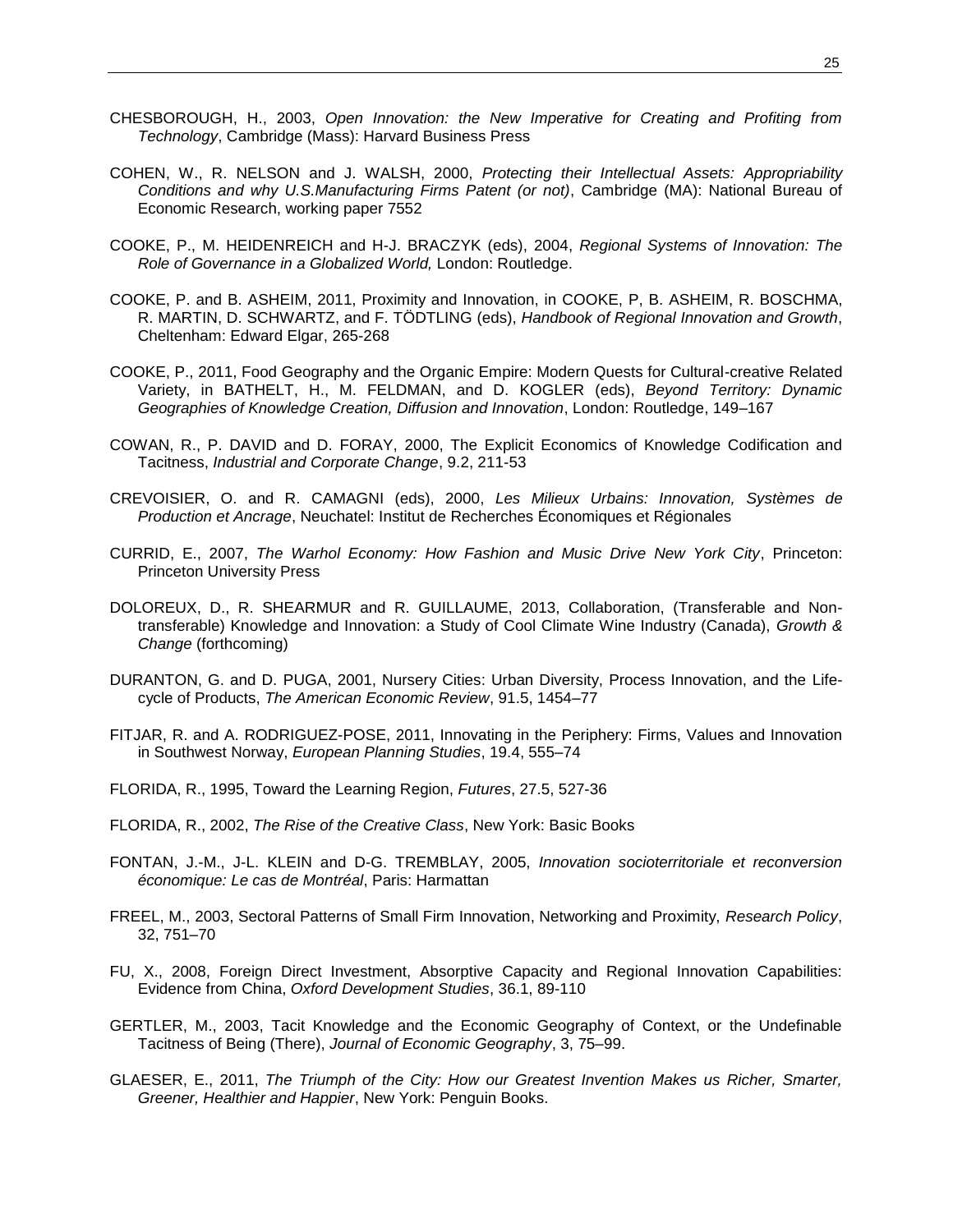- GLÜCKER, J., 2011, Islands of Expertise: Global Knowledge Transfer in a Technology Service Firm, in Bathelt, H., M.Feldmann and D.Kogler (eds), *Beyond Territory*, London: Routledge, 207-26
- HELLER, M., 2008, *The Gridlock Economy*, New York: Basic Books
- HUBER, F., 2012, Do Clusters Really Matter for Innovation Practices in Information Technology? Questioning the Significance of Technological Knowledge Spillovers, *Journal of Economic Geography*, 12.1, 107–26
- JACOBS, J., 1969, The Economy of Cities, New York: Random House
- JAFFE, A. and J. LERNER, 2007, *Innovation and its Discontents: How Our Broken Patent System is Endangering Innovation and Progress, and What to Do About it*, Princeton: Princeton University Press
- DE JONG, J., and M. FREEL, 2010, Absorptive Capacity and the Reach of Collaboration in High Technology Small Firms, *Research Policy*, 39, 47-54
- KNOX, P. and H. MAYER, 2009, *Small Town Sustainability: Economic, Social and Environmental Innovation*, Basel: Springer Verlag
- LAFLAMME, M., 2011, Agglomeration vs. Isolation for Science Based Economic Development, *Newgeography.com*, [http://www.newgeography.com/content/001996-agglomeration-vs-isolation](http://www.newgeography.com/content/001996-agglomeration-vs-isolation-science-based-economic-development)[science-based-economic-development](http://www.newgeography.com/content/001996-agglomeration-vs-isolation-science-based-economic-development) (consulted on 28th August 2013)
- LICHTENTHALER, U. and LICHTENTHALER, E. 2009, A Capability-based Framework for Open Innovation: Complementing Absorptive Capacity, *Journal of Management Studies*, 46.8, 1315–38
- LEIPONEN, A. and C. HEIFAT, Innovation Objectives, Knowledge Sources, and the Benefits of Breadth, *Strategic Management Journal*, 31, 224-36
- LUCAS, R., 1988, On the Mechanics of Economic Development, *Journal of Monetary Economics*, 22, 3-42
- MACPHERSON, A., 2008, Producer Service Linkage and Industrial Innovation: Results of a Twelve Year Tracking Study of New York State Manufacturers, *Growth and Change*, 39.1, 1-23.
- MAILLAT, D., 1992, Milieux et Dynamiques Territoriales de l'Innovation, *Canadian Journal of Regional Science*, 15.2, 199-218
- MALECKI, E., 1997, *Technology and Economic Development: The Dynamics of Local, Regional and National Competitiveness*, London: Routledge
- MALECKI, E., 2011, Technology Clusters, in Cooke, P, B.Asheim, R.Boschma, R.Martin, D.Schwartz, and F.Tödtling (eds), *Handbook of Regional Innovation and Growth*, Cheltenham: Edward Elgar, 315-32
- MALECKI, E., 2013, The Geography of Innovation, in FISCHER, M., and P. NIJKAMP (eds), *Handbook of Regional Science*, DOI 10.1007/978-3-642-23430-9\_22, Berlin Heidelberg: Springer-Verlag, 375-89
- MALECKI, E. and R. POEHLING, 1999, Extroverts and introverts: small manufacturers and their information sources, *Entrepreneurship and Regional Development*, 11, 247-68
- MASKELL, P., H. ESKEBINEN, I. HANNIBALSSON, A. MALMBERG and E. VATNE, 1998, *Competitiveness, Localised Learning and Regional Development. Specialisation and Prosperity in Small Open Economies*, London: Routledge

MASSEY.D, P. QUINTAS and D. WIELD, 1992, *High Tech Fantasies*, London: Routledge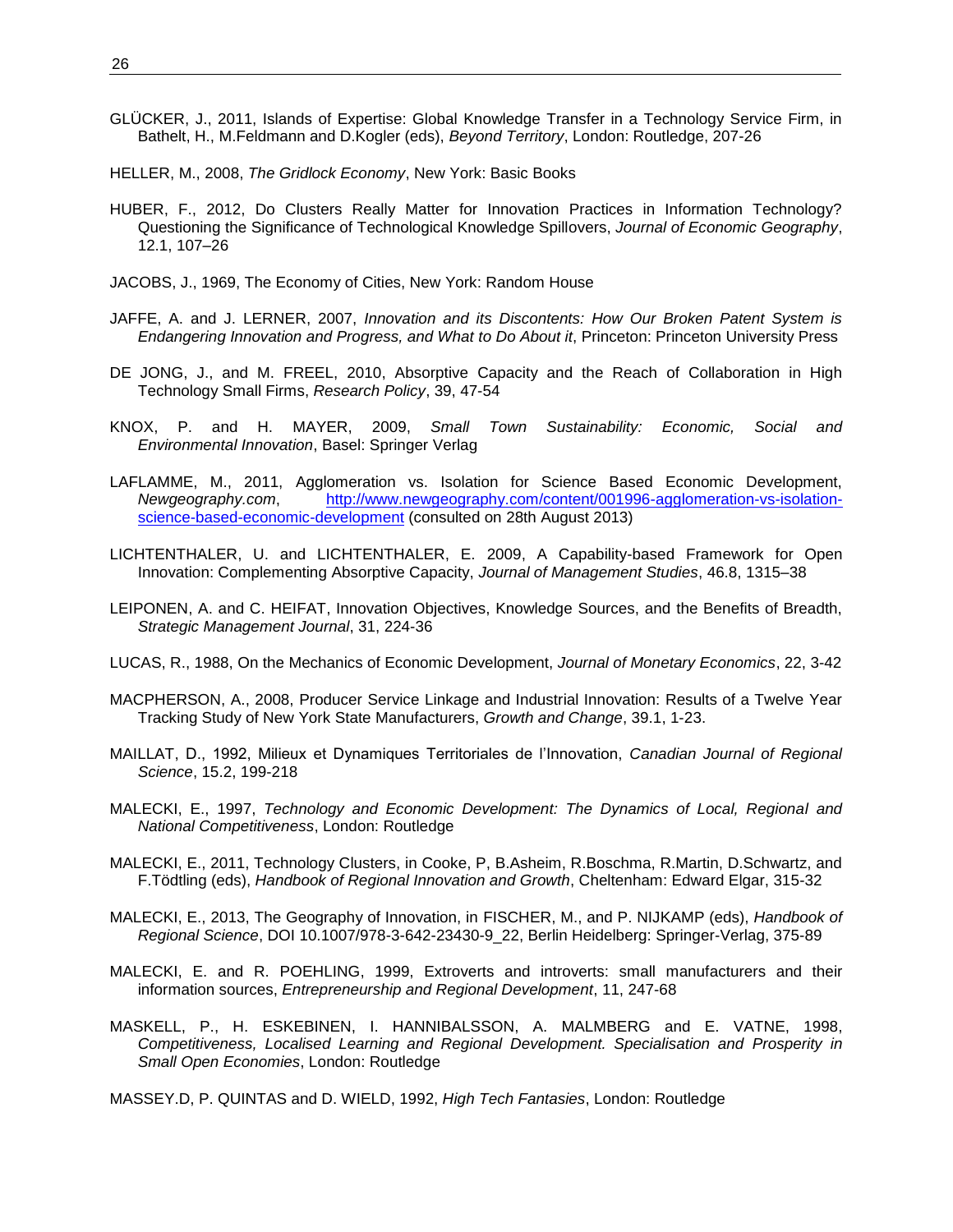- MOODYSSON, J. and O. JONSSON, 2007, Knowledge collaboration and proximity: the spatial
- MORISET, B. and E. MALECKI, 2009, Organization versus Space: The Paradoxical Geographies of the Digital Divide, *Geography Compass*, 3.1, 256-74.

organization of biotech innovation projects. European Urban and Regional Studies 14.2, 115–31

- MORS, M., 2010, Innovation in a Global Consulting Firm: When the Problem is Too Much Diversity, *Strategic Management Journal*, 31.8, 841-72
- MOULAERT, F. and F. SEKIA, 2003, Territorial Innovation Models: a Critical Survey, *Regional Studies*, 37, 289-302
- MCCANN, P., 2007, Sketching out a Model of Innovation, Face-to-face Interaction and Economic Geography, *Spatial Economic Analysis*, 2, 117–34
- NIETO, M. and L. SANTAMARIA, 2007, The Importance of Diverse Collaborative Networks for the Novelty of Product Innovation, *Technovation,* 27, 367-77
- OECD, 2005, *Oslo Manual: The Measurement of Scientific and Technological Activities*, Paris: Organisation for Economic Co-operation and Development
- PETROV, A., 2011, Beyond Spillovers: Interrogating Innovation and Creativity in the Peripheries, in Bathelt, H., M. Feldman and D. Kogler (eds), *Beyond Territory*, London: Routledge, 168-90
- PORTER, M., 2003, The Economic Performance of Regions, *Regional Studies*, 37, 549-78
- ROPER, S. and J. LOVE, 2006, Innovation and Regional Absorptive Capacity: the Labour Market Dimension, *Annals of Regional Science*, 40, 437-47
- SCHUMPETER, J., 1936, *The Theory of Economic Development*, Cambridge (MA): Harvard University Press (first German edition published in 1911)
- SHEARMUR, R., 2012, Not Being There: Why Local Innovation is not (Always) Related to Local Factors, in K. Westeren, K., (ed), *Foundations of the Knowledge Economy*, Cheltenham: Edward Elgar, 117-38
- SHEARMUR, R., and N. BONNET, 2011, Does Local Technological Innovation Lead to Local Development? *Regional Science Policy and Practice*, 3.3, 250-70
- SHEARMUR, R., and D. DOLOREUX, 2009, Place, Space and Distance: Towards a Geography of Knowledge Intensive Business Services Innovation, *Industry and Innovation,* 16.1, 79-102
- SPENCER, G., 2011, Local Diversity and Creative Economic Activity in Canadian City-regions, in BATHELT, H., M. FELDMANN and D. KOGLER (eds), *Beyond Territory*, London: Routledge, 46-63
- SPENCER, G., T. VINODRAI , M. GERTLER and D. WOLFE, 2010, Do Clusters Make a Difference? Defining and Assessing their Economic Performance, *Regional Studies*, 44.6, 697-715
- SUAREZ-VILLA, L., and W. WALROD, 1997, Operational Strategy, R&D and Intrametropolitan Clustering in a Polycentric Structure. The Advanced Electronic Industries of the Los Angeles Basin, *Urban Studies*, 34.9, 1343-80
- TORRE, A. and A. RALLET, 2005, Proximity and Localization, *Regional Studies*, 39.1, 47-59
- WOJCIK, D., 2011, *The Global Stock Market: Issuers, Investors and Intermediaries in an Uneven World*, Oxford: Oxford University Press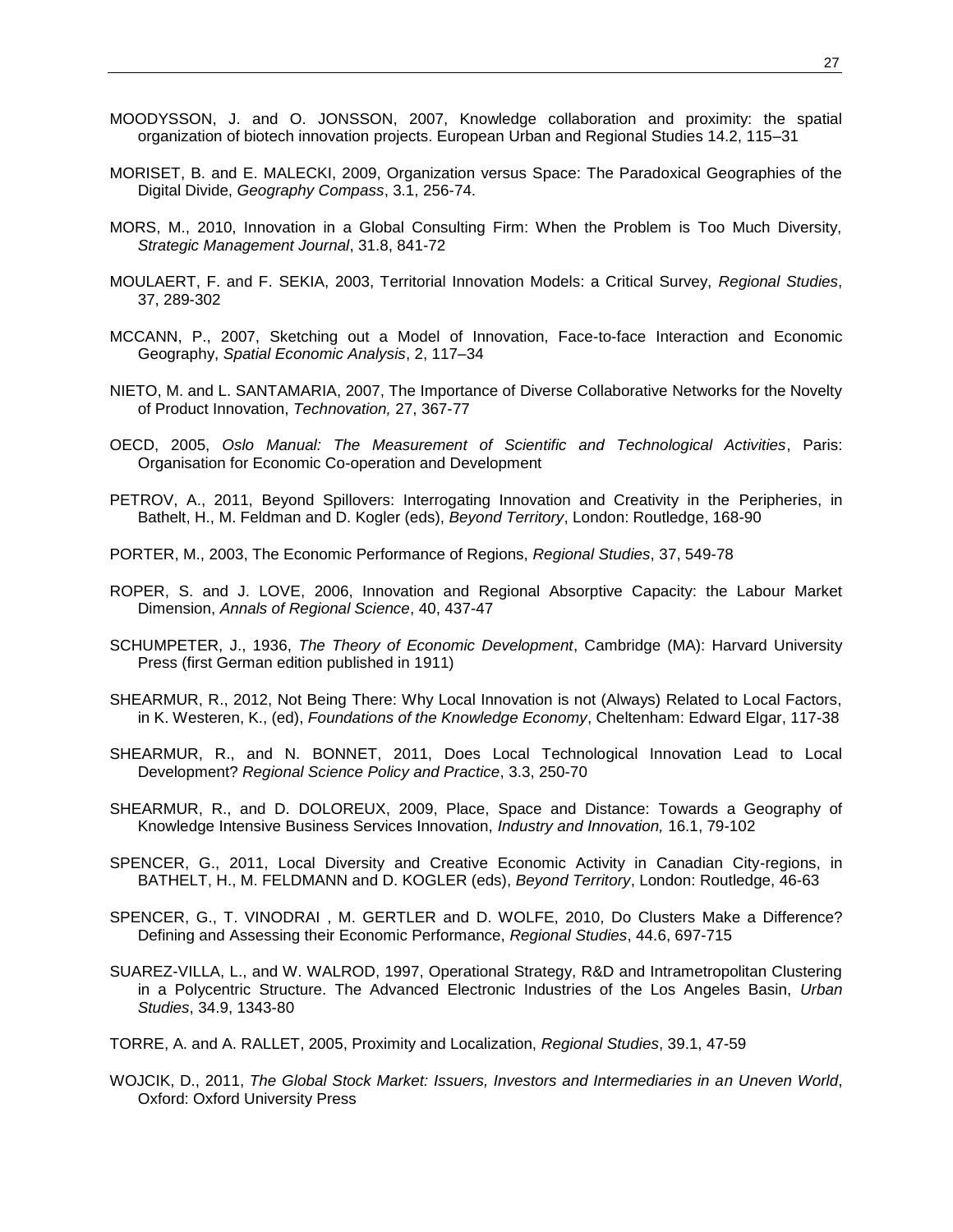WOLFE, D., 2009, *21st Century Cities in Canada : The Geography of Innovation*, Ottawa: Conference Board of Canada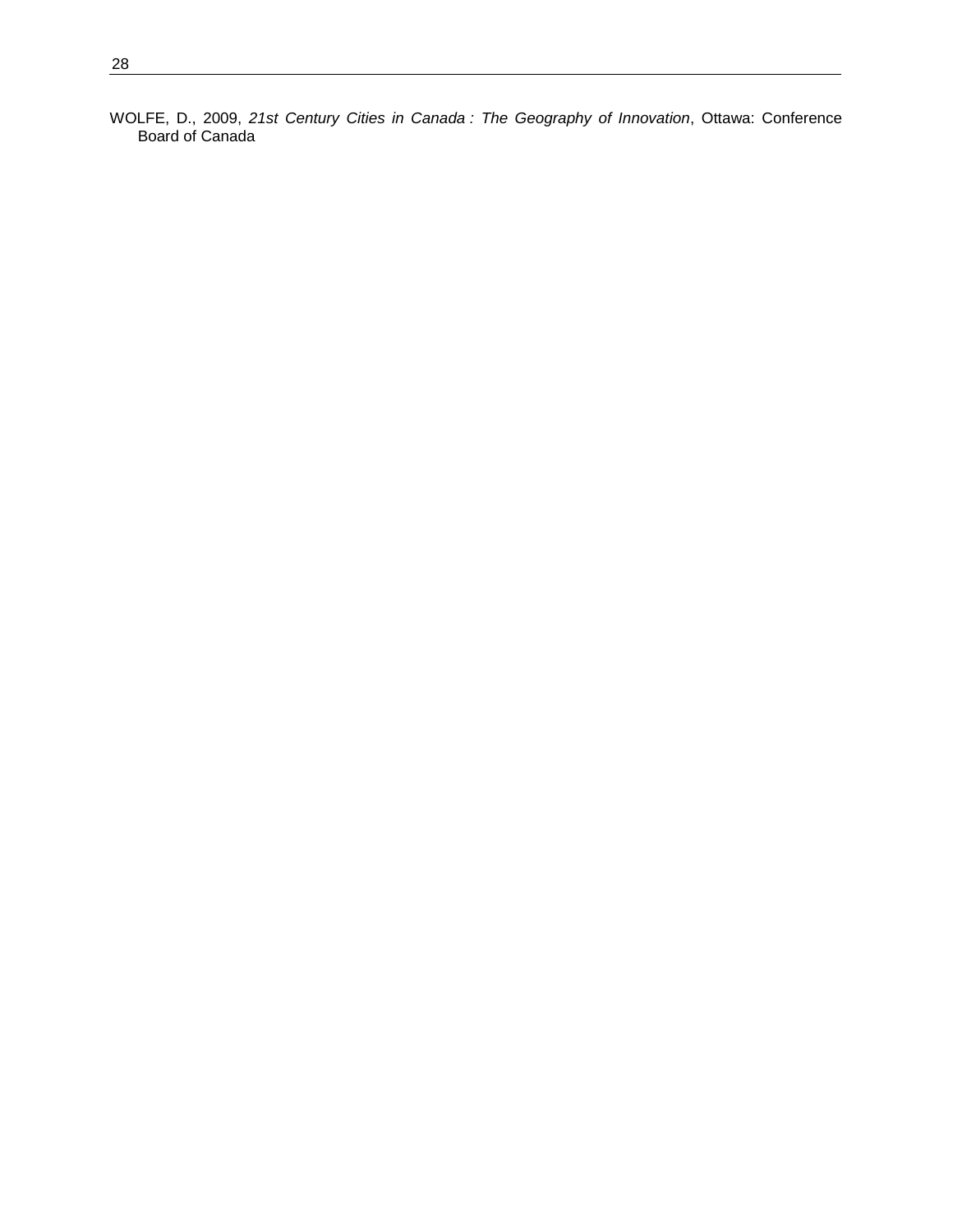

**Figure 1: Initial Innovation and Subsequent Commercialization and Growth**

Note: The first stage reflects a fairly standard view of establishment-level innovation. Although much emphasis is put in the geographic literature on the importance of interactions and external information at this stage, it is feasible that establishments innovating from slow time-decaying and rapid distance-decaying information may innovate in relative isolation by focussing on their internal capacities (introverted innovators). If an establishment moves to the second stage, where resources are sought to perfect the innovation, expand production and seek new markets, then connection with (and probably location in) a resource- and interaction-intensive cluster or city is necessary.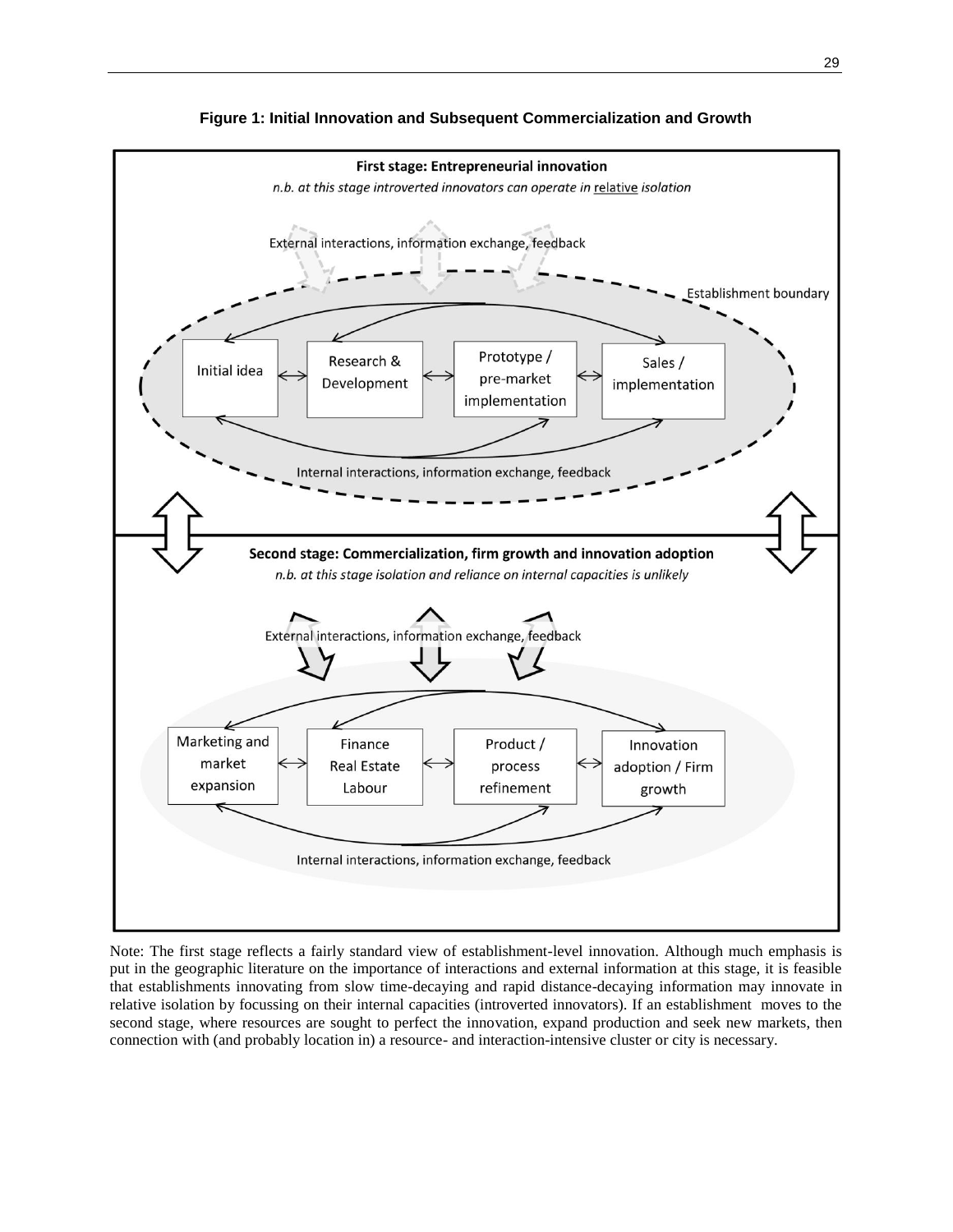

**Figure 2: Time-decay of information value to innovators: three examples**

Time from moment when information is first generated